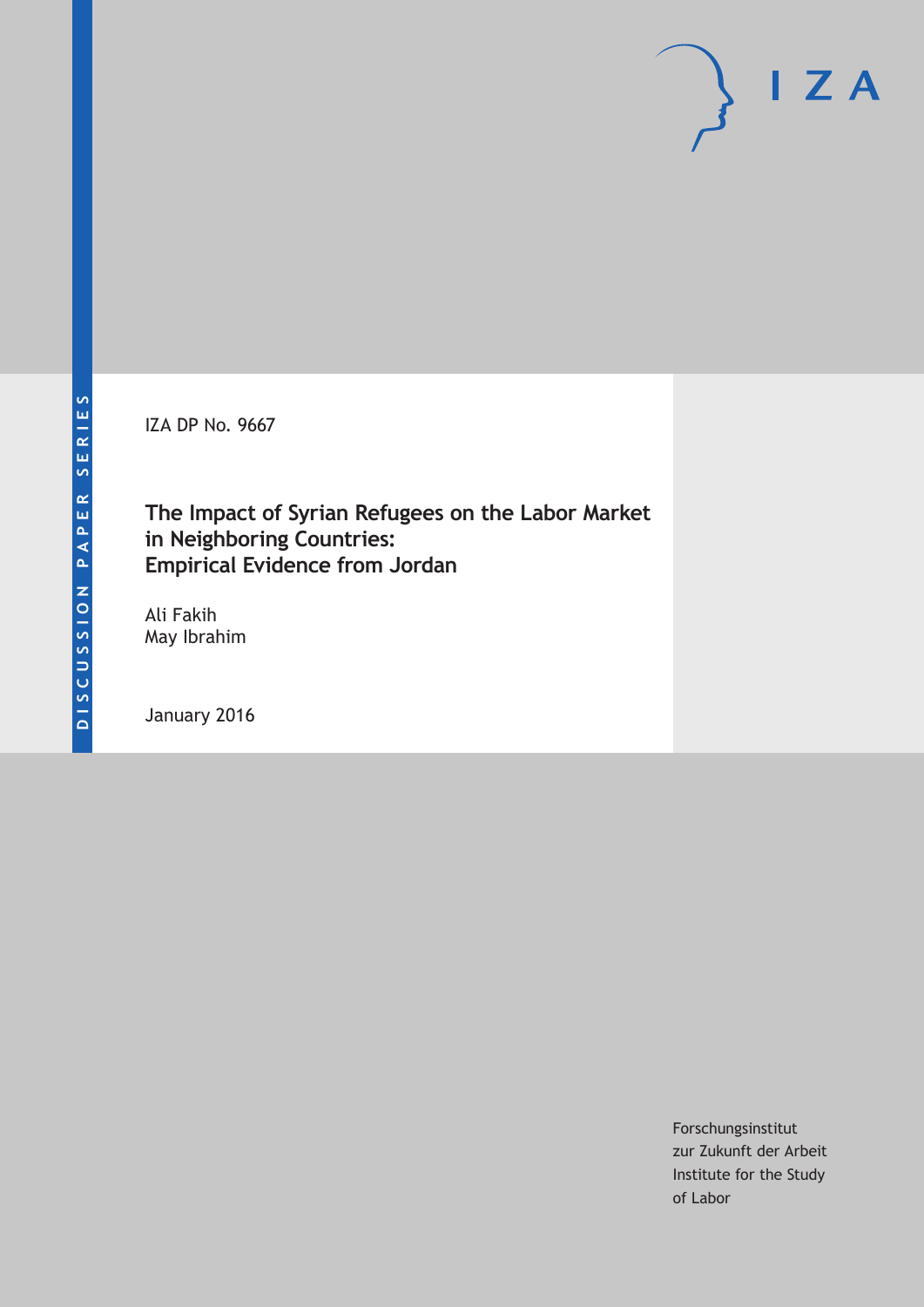# **The Impact of Syrian Refugees on the Labor Market in Neighboring Countries: Empirical Evidence from Jordan**

### **Ali Fakih**

*Lebanese American University, CIRANO and IZA* 

### **May Ibrahim**

*World Bank, Beirut office* 

Discussion Paper No. 9667 January 2016

IZA

P.O. Box 7240 53072 Bonn **Germany** 

Phone: +49-228-3894-0 Fax: +49-228-3894-180 E-mail: iza@iza.org

Any opinions expressed here are those of the author(s) and not those of IZA. Research published in this series may include views on policy, but the institute itself takes no institutional policy positions. The IZA research network is committed to the IZA Guiding Principles of Research Integrity.

The Institute for the Study of Labor (IZA) in Bonn is a local and virtual international research center and a place of communication between science, politics and business. IZA is an independent nonprofit organization supported by Deutsche Post Foundation. The center is associated with the University of Bonn and offers a stimulating research environment through its international network, workshops and conferences, data service, project support, research visits and doctoral program. IZA engages in (i) original and internationally competitive research in all fields of labor economics, (ii) development of policy concepts, and (iii) dissemination of research results and concepts to the interested public.

IZA Discussion Papers often represent preliminary work and are circulated to encourage discussion. Citation of such a paper should account for its provisional character. A revised version may be available directly from the author.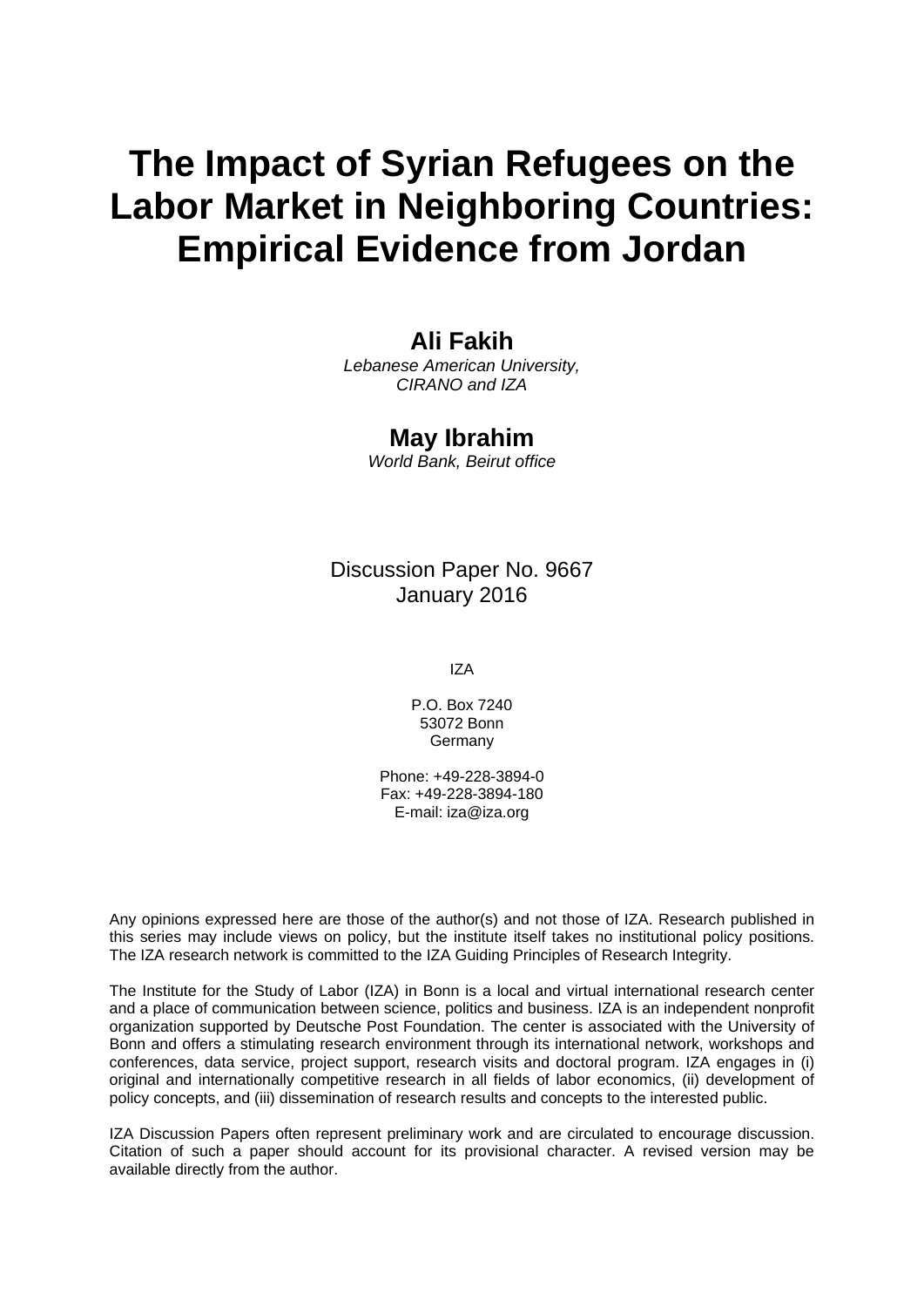IZA Discussion Paper No. 9667 January 2016

# **ABSTRACT**

# **The Impact of Syrian Refugees on the Labor Market in Neighboring Countries: Empirical Evidence from Jordan\***

This paper analyzes time-sensitive data on a humanitarian crisis in the Middle East. It aims to assess the impact of the steep influx of Syrian refugees into Jordan on the country's labor market since the onset of the conflict in Syria (March 2011). As of August 2014, nearly 3 million registered Syrians have sought refuge in neighboring countries (Lebanon, Jordan, Iraq, and Turkey), according to the United Nations High Commissioner for Refugees (UNHCR). Jordan and Lebanon are hosting the majority of them. This paper utilizes data regarding unemployment rates, employment rates, labor force participation, the number of refugees, and economic activity at the level of governorates. The Vector Autoregressive (VAR) methodology is used to examine time series data from the most affected governorates in Jordan. The empirical results of Granger causality tests and impulse response functions show that there is no relationship between the influx of Syrian refugees and the Jordanian labor market. Our results are verified through a set of robustness checks.

JEL Classification: J61, H56, N45

Keywords: forced refugees, host country, labor market, VAR model

Corresponding author:

 $\overline{a}$ 

Ali Fakih Department of Economics, School of Business Lebanese American University P.O. Box 13-5053 Beirut Lebanon E-mail: afakih@lau.edu.lb

<sup>\*</sup> The authors wish to acknowledge the valuable comments of Eric Le Borgne (Lead Economist, The World Bank) and Wissam Harake (Economist, The World Bank).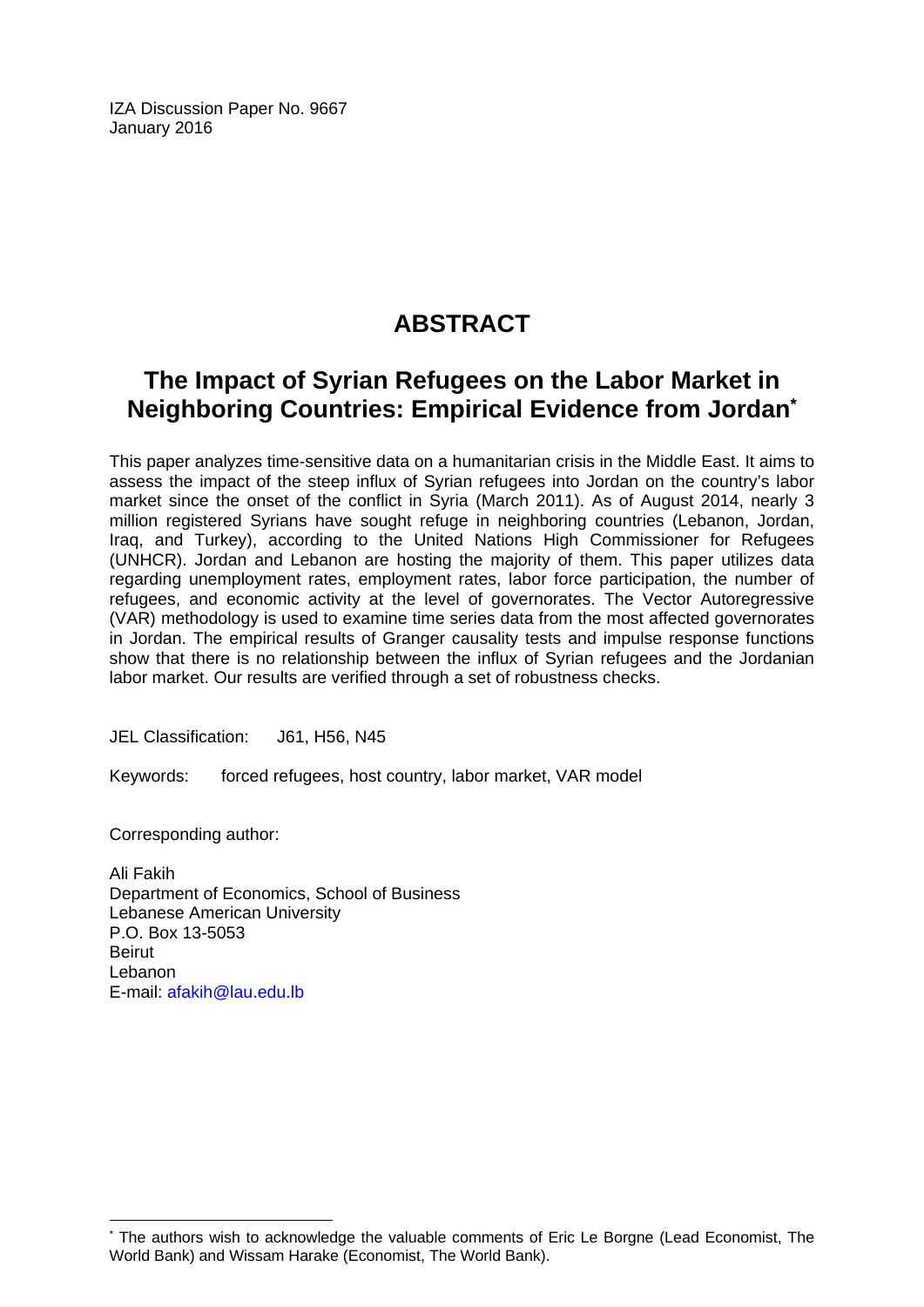#### **1. Introduction**

 $\overline{a}$ 

Over the past three years, the world has faced one of the largest exoduses in recent history in the Syrian conflict that began in March 2011. One direct implication of this conflict is large-scale population displacement. Indeed, approximately 3 million Syrians have fled their country in search of a safe haven along the borders with the country's immediate neighbors, namely, Lebanon, Jordan, Turkey and Iraq.<sup>1</sup> Such a humanitarian crisis has prompted governments in these countries to receive and host refugees of different age groups, genders, religious affiliations and income levels. Lebanon and Jordan, which are currently hosting the majority of those refugees, have experienced substantial macroeconomic and social impacts as a result. Against this backdrop, this paper contributes to the migration and economics literature by examining the impact of refugee inflows on a neighboring country's economy by investigating the case of Syrian refugees in Jordan. We specifically study the effects of displacement on certain key labor market variables, such as unemployment rates, employment rates, and labor force participation.

According to the United Nations High Commissioner for Refugees (UNHCR) (2014), the number of Syrian refugees registered or awaiting registration in Jordan reached 604,868 in July 2014, representing approximately 10% of the Kingdom's population and 26% of total Syrian refugees in neighboring countries. The Jordanian government officially recognized the growing refugee crisis in 2012, when increased fighting in Syria forced an average of 1,000 refugees to cross the border each day. In response, the Zaatari refugee camp was set up in July 2012 in the northern part of the country. In July 2013, the number of refugees in the Zaatari camp was estimated to be 144,000, rendering it the second largest camp in the world and the fourth largest city in Jordan, according to data from the UNHCR.<sup>2</sup> UNHCR surveys (2013) indicate that not all Syrian refugees reside in camps, as some are hosted by their relatives (mostly in cities close to the Syrian border). Others rent apartments at low prices, whereas few have benefited from donated housing. UNHCR data indicate that Amman has the largest population of urban refugees (32% of the total), followed by Irbid (29%) and Zarqa (10%). Furthermore, data from home visits undertaken by UNHCR and International Relief and Development (IRD) between 2011

<sup>&</sup>lt;sup>1</sup> According to Gomez *et al.* (2010), approximately 75% of the world's refugees are displaced in neighboring countries that share land or maritime borders. Moreover, the largest percentage of forced refugees in the world is found in the Middle East and North Africa region.

 $2$  It is noteworthy that a large number of Palestinians and Iraqis are also registered as refugees, making Jordan the highest ranked country in the world in terms of refugees per capita (Olwan and Shiyab, 2012).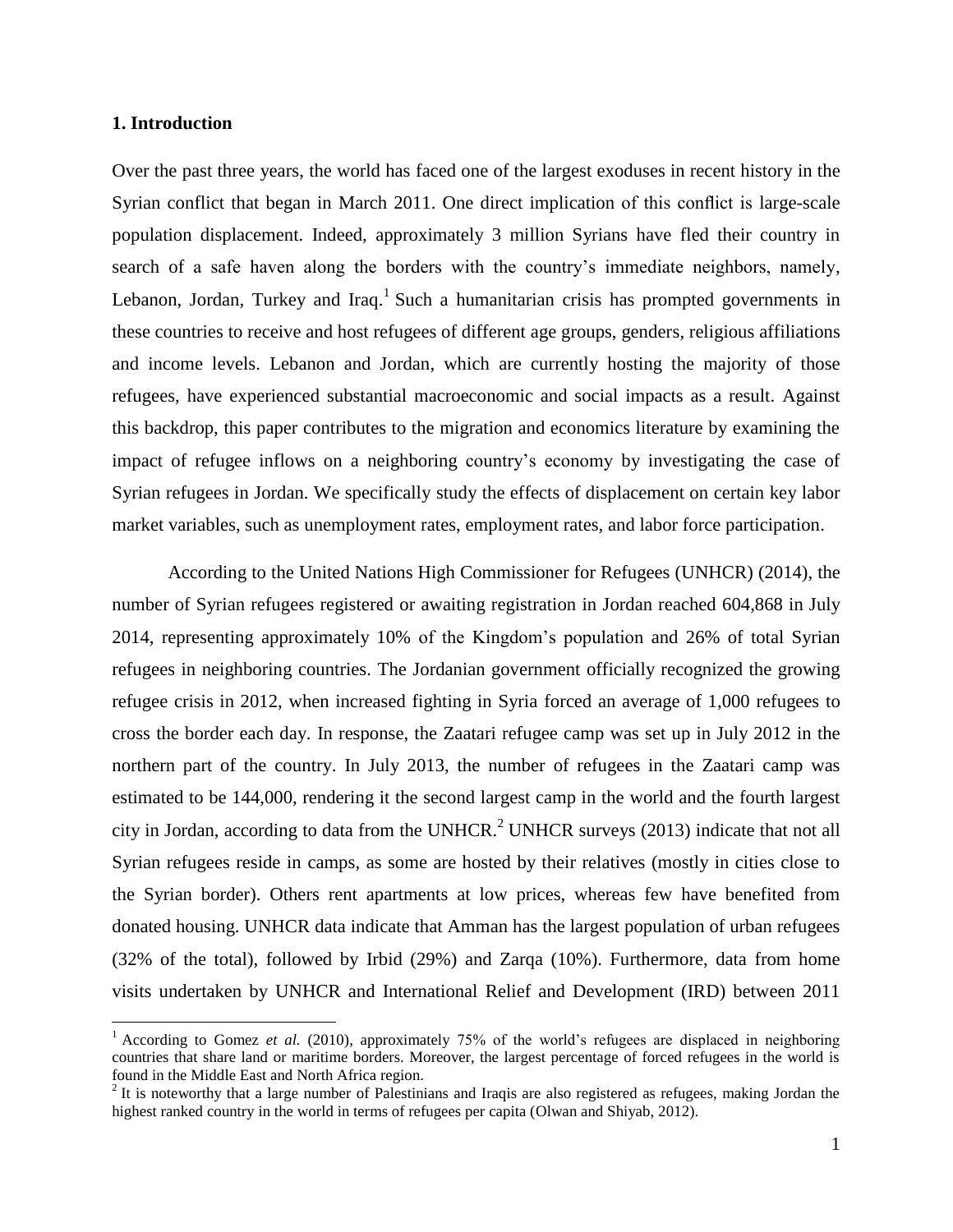and 2013 indicate trends of high mobility among refugees, which renders it difficult to ensure traceability.

Given the disruptive nature of population displacements, assessing the impact of the influx of refugees into a certain country is imperative to understanding the changes, whether negative or positive, that the country on the receiving end can face, be they social, economic, demographic or political. The remainder of the paper is organized as follows. Section 2 describes the contextual setting. Section 3 presents the literature survey. Section 4 describes the data and the empirical methodology. Section 5 presents and discusses the empirical results. The final section presents brief concluding remarks.

#### **2. Contextual Setting**

This section provides an economic background on Jordan for the period 2011-2013 and describes the legal framework governing Syrian refugees in Jordan.

#### *2.1. Economic Background (2011-2013)*

Jordan is a small open economy located in the Middle East and North Africa (MENA) region; it is considered an upper middle income country, according to the World Bank. The Gross Domestic Product (GDP) was equal to US\$ 33.68 billion (current value) in 2013. Jordan has faced a combination of economic challenges prior to the spillovers of the Syrian conflict and the influx of Syrian refugees into the country. Two main external shocks, the global financial crisis (2008/2009) and the turmoil that followed the Arab uprising in the region (2011), exacerbated the country's economic volatility. The Kingdom's economic challenges expanded after 2011, as it was forced to spend an additional US\$ 2.5 billion per year to secure fuel and diesel from international markets at costly rates due to the steep reduction in supplies of less costly gas from Egypt, which was used to generate approximately 80% of the local electricity supply. The rise in international commodity prices and the use of expensive fuel products, as mentioned above, have led to the deterioration of Jordan's current account deficit, which reached 18% of GDP.

The steep influx of Syrian refugees into the country imposed an additional burden on the government in terms of public spending, especially on infrastructure needed to supply the additional demand for electricity, water and municipal services (approximately US\$ 1.7 billion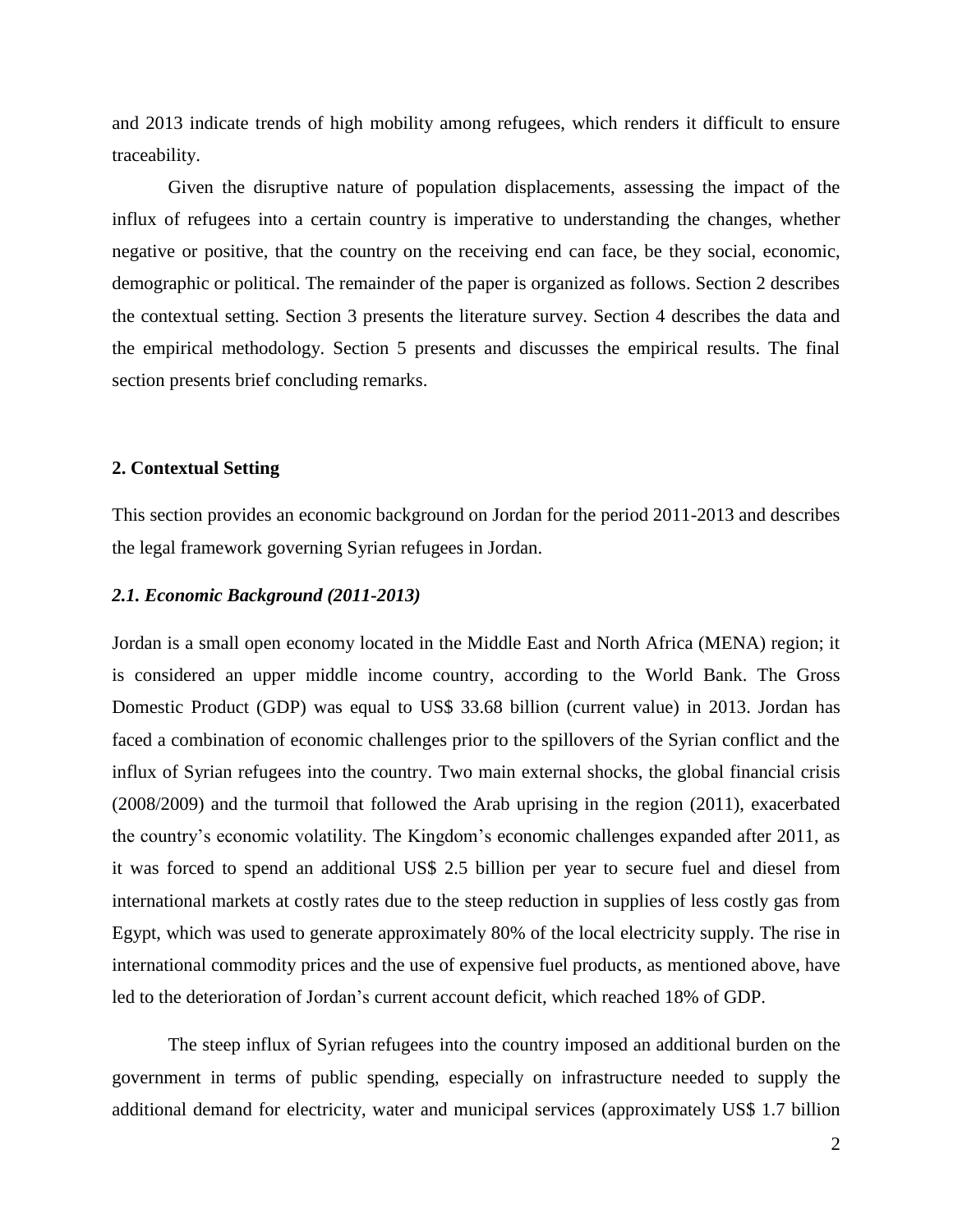as of October 2013).<sup>3</sup> These additional costs were incurred by the Jordanian government to meet the demand of hosting the large number of Syrian refugees on public services, as shown in Table 1. The annual cost of having a student enrolled in primary education is approximately US\$ 877, whereas this number increases to approximately US\$ 1,195 for a student enrolled at the secondary level. This resulted in an additional cost of US\$ 81.4 million to enroll approximately 78,531 Syrian children in 2013. Moving to health services, we find that the annual cost of providing health services is approximately US\$ 874 per patient per year, resulting in an additional total cost of approximately US\$ 167.8 million for hosting approximately 600,000 Syrian refugees.<sup>4</sup> We also observe that every 10,000 people will require approximately 20 beds with a cost of US\$ 197,700 per bed. Looking at the cost of providing and maintaining the water network, we note that the figure reaches approximately US\$ 102.3 per person annually, resulting in additional costs of approximately US\$ 62 million annually to cover the needs of Syrian refugees. Finally, to continue hosting Syrian refugees, municipalities that provide services such as electricity, road construction, and insecticides will also face additional challenges. According to the Jordanian government, the cost of providing such services is estimated to be approximately US\$ 115.8 per person each year, totaling US\$ 40.5 million annually.

#### [Table 1 near here]

In terms of unemployment, a marginal decline was registered from 12.9% in 2011 to 12.2% in 2012, and more recent figures from Jordan's Department of Statistics indicate a further decline to 11% in the last quarter of 2013. Government figures indicate that in many of the areas populated by refugees, more than 15% of the Jordanian population is unemployed. According to a recent study by the Food and Agriculture Organization (FAO)  $(2013)^5$ , the Syrian crisis has decreased domestic employment opportunities in the agricultural sector, which is considered a main source of income for 60% of Jordanians living in rural areas. The Ministry of Labor estimates that there are 30,000 Syrian children, mainly boys, currently engaged in child labor,

 $\overline{\phantom{a}}$ 

 $3$  Impact of Hosting Syrian Refugees, Ministry of Planning and International Cooperation, 2013.

<sup>&</sup>lt;sup>4</sup> Approximately 32% of the population admits to receiving health services that are subsidized by the government. Thus, taking into account the total numbers of Syrian refugees in the country, the health system will accommodate approximately 192,000 Syrian patients (Impact of Hosting Syrian Refugees, Ministry of Planning and International Cooperation, 2013).

<sup>&</sup>lt;sup>5</sup> Agricultural Livelihoods and Food Security Impact Assessment and Response Plan for the Syria Crisis in the Neighboring Countries of Egypt, Iraq, Jordan, Lebanon and Turkey, Food and Agriculture Organization, 2013.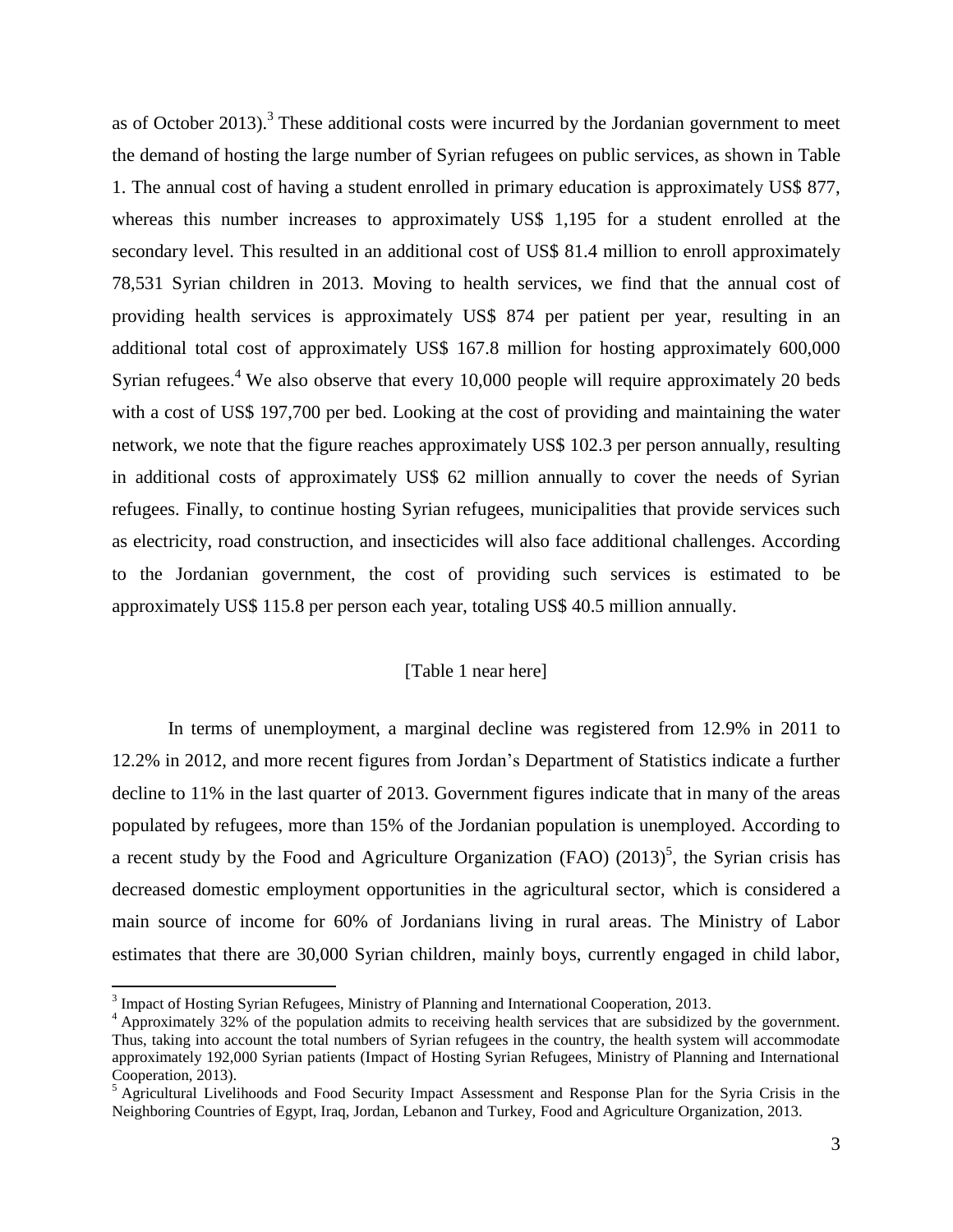with approximately 47% of the families who reported receiving income also reporting that children who had entered the workforce provided part or all of this income. In addition to agriculture, young boys who are acknowledged to be working are mainly employed in construction, the service industry, and retail, whereas young girls are more likely to be involved in domestic work and agriculture, which imposes additional concerns related to child labor and exploitation or abuse.

#### *2.2. Legal framework governing Syrian refugees in Jordan*

Jordan was long considered to be a destination for Syrian workers and workers from other neighboring countries such as Iraq and Egypt. The different crises that have occurred in the region over the past decade (i.e., the Iraq War in 2004 and the current Syrian conflict) brought a large number of refugees to Jordan. According to Olwan and Shiyab (2012), Syrian refugees in Jordan are treated as foreign nationals and are subject to national laws that govern their entry, residence, and departure because Jordan does not have an explicit law to address issues related to refugees. Indeed, Jordan is not a signatory to the UN 1951 Geneva Convention that governs the situation of refugees, but it does treat all refugees under its Alien Law. Nevertheless, the country does collaborate with the UNHCR to help refugees under an agreement, and a memorandum of understanding (MOU) was signed between the two parties in 1997 and 2003 (Olwan and Shiyab, 2012). Accordingly, Syrian refugees can enter Jordan without a visa or a residence permit. Theoretically, refugees can remain in Jordan for only six months, in which case it is the responsibility of the UNHCR to find a resettlement country;<sup>6</sup> it is also the responsibility of the UNHCR to define the refugees' status in the absence of such a determination mechanism in Jordan. Despite these constraints, Syrian refugees in Jordan have access to public health services, their children can attend school for free, they are included in the food voucher program, and finally, they are eligible for the cash assistance program. Syrian refugees are not legally allowed to work in Jordan and are not entitled to work permits from the Ministry of Labor.<sup>7</sup> However, a recent report by the Jordanian government and the UN concludes that '*The expectation is that Syrian refugees will, over time, develop more contacts and relationships with Jordanian employers in host communities, and make progressive inroads into informal employment*'. The

 $\overline{\phantom{a}}$ 

<sup>6</sup> UNHCR Global Appeal Update: Jordan, 2013.

<sup>&</sup>lt;sup>7</sup> International Labour Organization (ILO), Regional Office for the Arab States, Mission Report, 2013.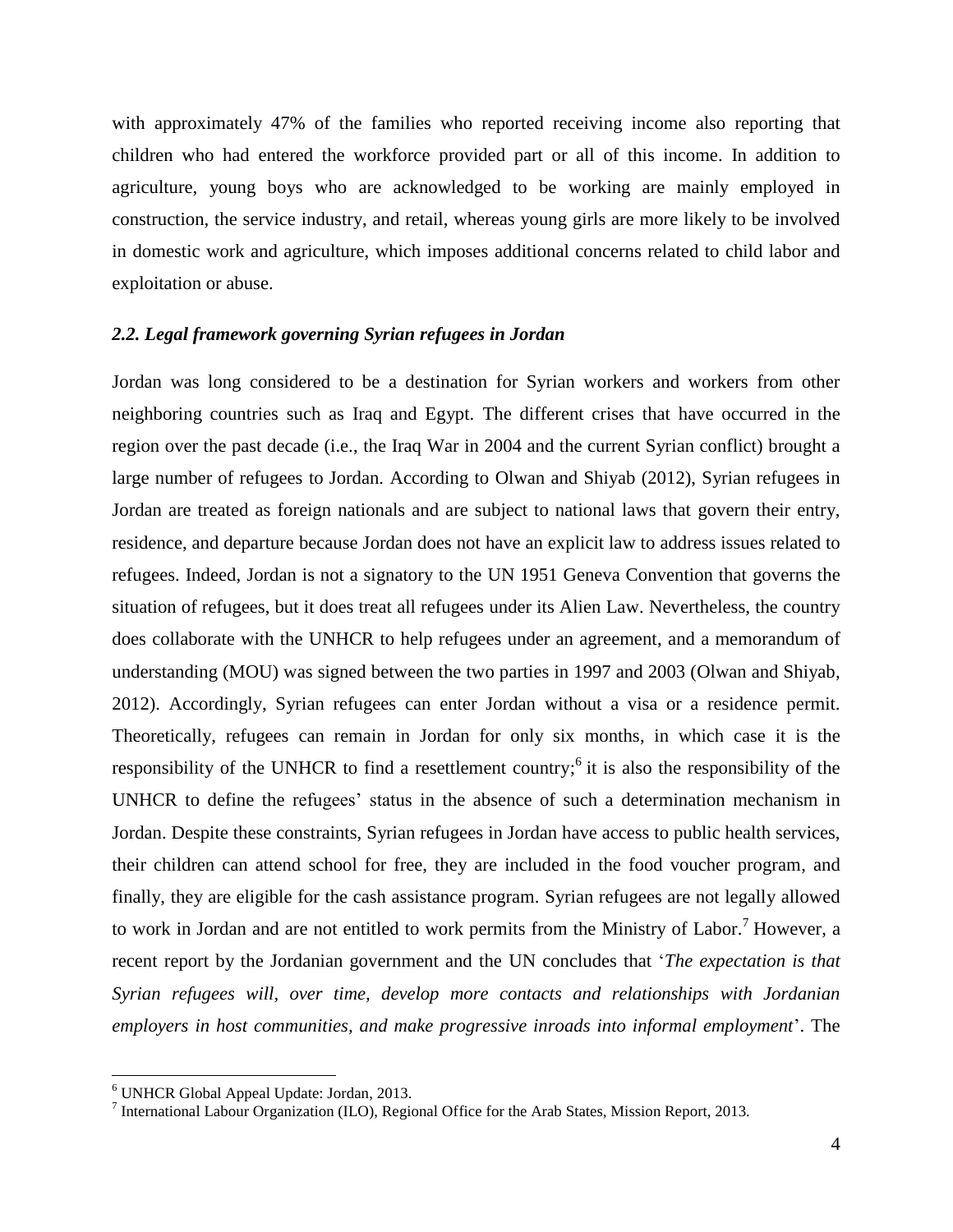report indicates that, in 2013, approximately 160,000 Syrians were working illegally in the Kingdom for low wages. These workers were observed mainly in informal agriculture, construction, and food services.

Table 2 shows the number of registered Syrian refugees and an estimate of the potential active labor force of Jordanians and refugees in the most affected governorates. Jordan had a population of approximately 6.3 million people in 2013. The Amman, Irbid and Zarqa governorates are the three largest governorates in Jordan, constituting 71.4% of the total population. <sup>8</sup> Nearly 61% of the registered Syrian refugees were located in these three governorates. Additionally, these three governorates have the highest ratios of Syrian refugees to Jordanians and the highest refugee density. Irbid contains the highest refugee density and has the second largest population in Jordan after the Amman governorate; interestingly, however, it does not contain the largest Syrian refugee population even though it is the closest to the Syrian border. We also observe that Syrian refugees represent approximately 6.7%, 12.2%, and 6.9% of the total potential active labor force in Amman, Irbid and Zarqa, respectively. These governorates have Syrian refugees who are distributed in camps and in urban areas. Figure 1 displays the movements of refugees from Syria to Jordan and the locations of the Amman, Irbid and Zarqa governorates. The closest governorate to the Syrian border is Irbid, which is located in the North region next to the Syrian border. The Amman governorate (includes the capital city) borders the Zarqa governorate, which is the third largest governorate in Jordan by population. Both Amman and Zarqa are located in the Central region.

[Table 2 near here]

[Figure 1 near here]

#### **3. Related Literature**

 $\overline{\phantom{a}}$ 

The economics literature on the effects of forced migration, particularly in host countries, is still relatively undeveloped. Forced migration flows occur because of a variety of causal factors, including, for example, persecution, natural and industrial disasters, environmental degradation,

<sup>&</sup>lt;sup>8</sup> Jordan is geographically divided into 12 provinces called governorates, and each one includes districts and subdistricts. These governorates are distributed over three regions: the North region, the Central region, and the South region.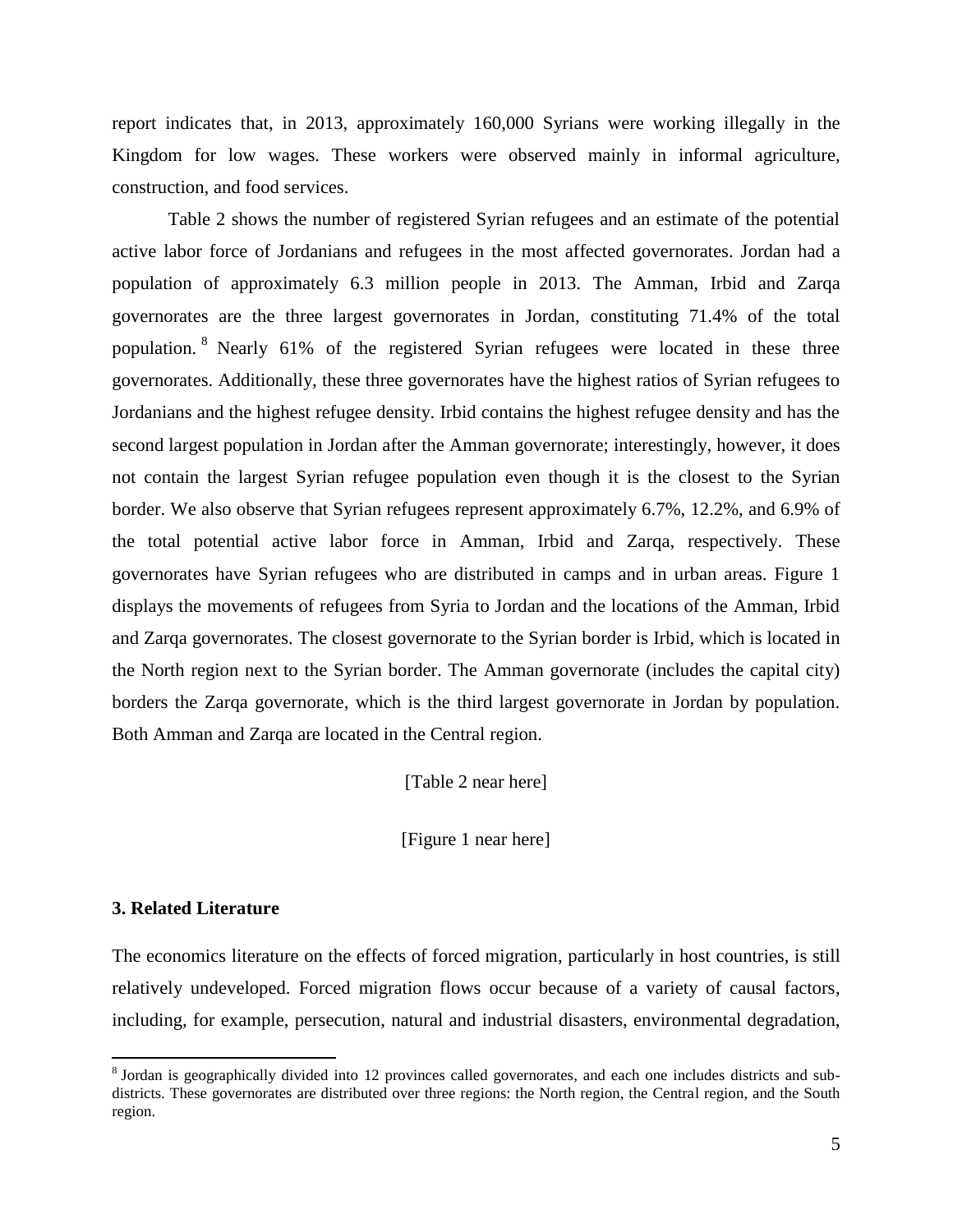war and conflict, ethnic discrimination, and human rights violations (Mason, 2000). It has been shown that violence due to war and conflict has greater effects on the level of forced migration than any other factors, including economic problems or political instability (Schmeidl, 1997; Moore and Shellman, 2004). There is ample evidence that governments are inclined to conduct indicative assessments to evaluate the economic and social burdens that these host countries have to shoulder due to the influx of refugees and the increase in hosting costs (Chatty and Marfleet, 2013). This influx comes on the back of already hard-pressed public budgets and public services, which generally results in increased population, stunted economic growth, strained political structures, heightened tensions among host communities and environmental degradation, and increased crime and insecurity (Hein, 1993; Murdoch and Sandler, 2002; Whitaker, 2002; Alix-Garcia and Saah, 2010; Reuveny et *al.*, 2010; Gomez *et al.*, 2010).

Ruiz and Vargas-Silva (2013) review the literature exploring the impact of forced migration, focusing on both forced migrants and host communities. Their paper concludes that the long-term impact of forced migration due to events related to World War II has been positive for many displaced groups. The reasons behind these positive outcomes include effective resettlement policies, increased future mobility for those who were displaced and faster transition to other sectors for agricultural workers. The authors observe that the long-term mobility of forced migrants is key in determining their long-term outcomes. However, the abovementioned finding is true for European countries. In the case of developing countries, the authors show that the consequences of forced migration lead to degenerate outcomes ranging from negative labor market outcomes to less income and less consumption smoothing. On the receiving end, i.e., the host communities, the findings are both negative and positive. In some cases, winners are identified, such as agricultural producers, who are able to take advantage of the cheaper labor force represented by forced migrants, and the increase in demand for products (and potential increase in prices). Losers include local workers who have lost their jobs due to the supply of cheaper labor following the influx of job-seeking refugees and more vulnerable hosts (children) who may face long-term health consequences.

The effects of refugees on labor market outcomes in host countries can be related to the wider literature estimating the impact of immigration on the host country's labor market. Empirical studies conclude that immigrants exert a modest impact on labor market outcomes of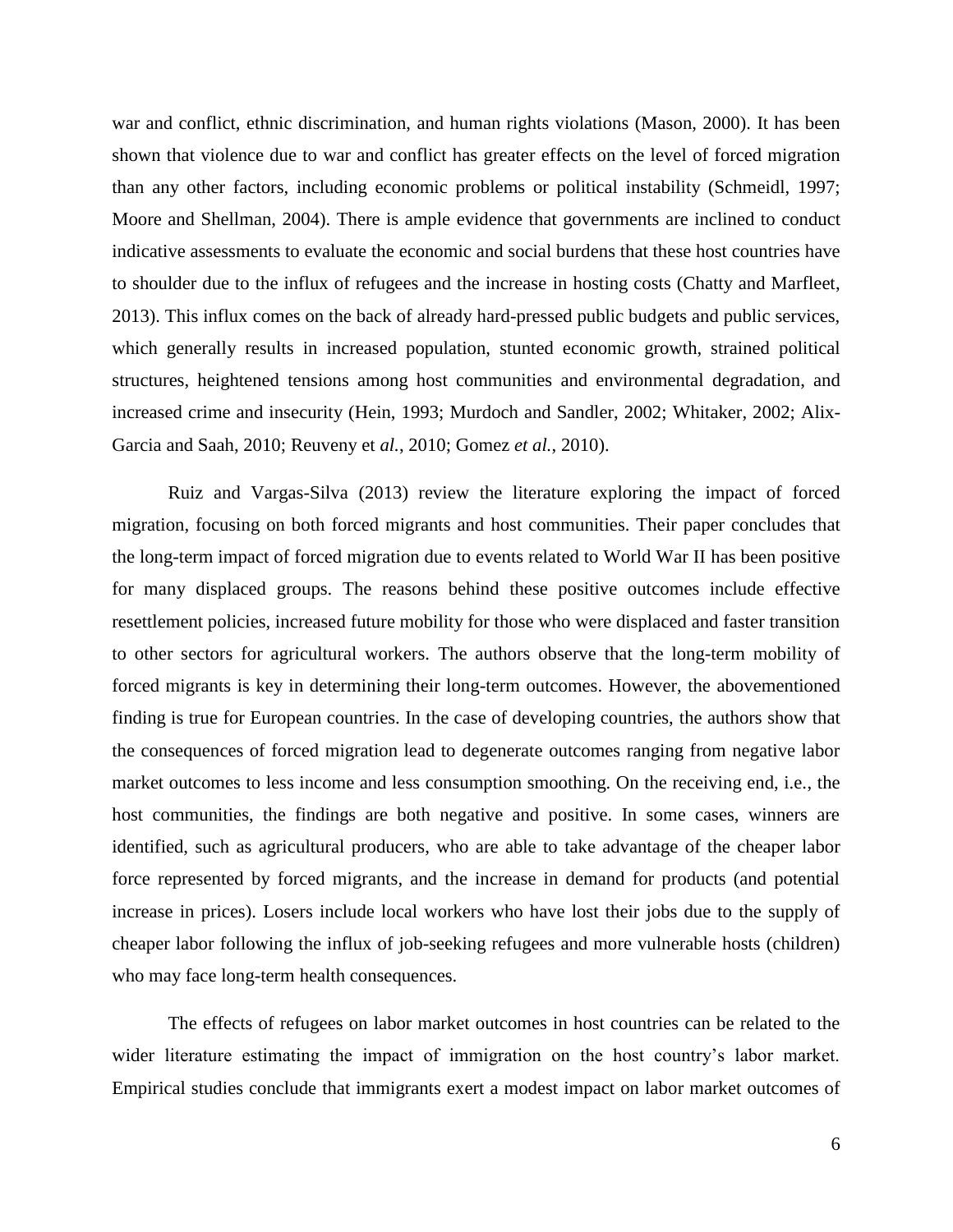native-born workers (Friedberg and Hunt, 1995). Specifically, empirical evidence shows that the effects on employment levels of natives are very low, whereas wages are negatively affected, but only slightly. For example, D'Amuri *et al.* (2010) study the impact of immigrants on the western German labor market. They find that immigrants to Germany in the 1990s had modest effects on wages and employment levels of Germans. They also find that the new immigrants had no effect on the employment of natives; however, there was a negative impact on the employment of old immigrants. The authors conclude that there is close competition among immigrants but not between immigrants and natives. In contrast, Borjas (2003) finds strong results suggesting that immigrants to the US reduced the employment of natives. He shows that an increase of 10% in the influx of immigrants resulted in a decrease in the number of weeks worked by approximately 2% for native-born workers who had the same skills. More recently, Manacorda *et al.* (2012) find that, for the same education and skills group, immigration reduced the wages of previous immigrants but with a weak effect on the wages of native-born workers in the UK. They argue that these results appear to suggest that immigrants and native-born workers are imperfect substitutes in production. By the same token, Ottaviano and Peri (2012) also conclude that natives and immigrants are imperfect substitutes in the US. Specifically, they show that immigration had a positive impact on the wages of natives but that the effect was small. However, there was a substantial negative effect on the wages of earlier immigrants. In his seminal work, Chiswick (1978, 1986) argues that refugees' lack of education and labor market experience creates problems in signaling their skills. Moreover, these workers are characterized as having lower motivation compared to economic migrants, as well as lower skills, which makes it difficult for them to perform highly on the labor market. They are thus less likely to have transferable skills in the labor market.

It has been documented that developing countries that host refugees for protracted periods experience long-term economic, social, political, and environmental effects (Gomez *et al.*, 2010). Baez (2011) notes that developing countries receiving a sudden and large number of refugees from neighboring countries may face the problem of overpopulation, which leads to higher competition for resources in the host country. De Groot (2010) mentions that neighboring countries suffering from the spillover effects of conflict are likely to host the bulk of refugees, which negatively influences economic growth through the destruction of productive labor. According to De Groot (2010), refugees in neighboring countries are attracted to less-productive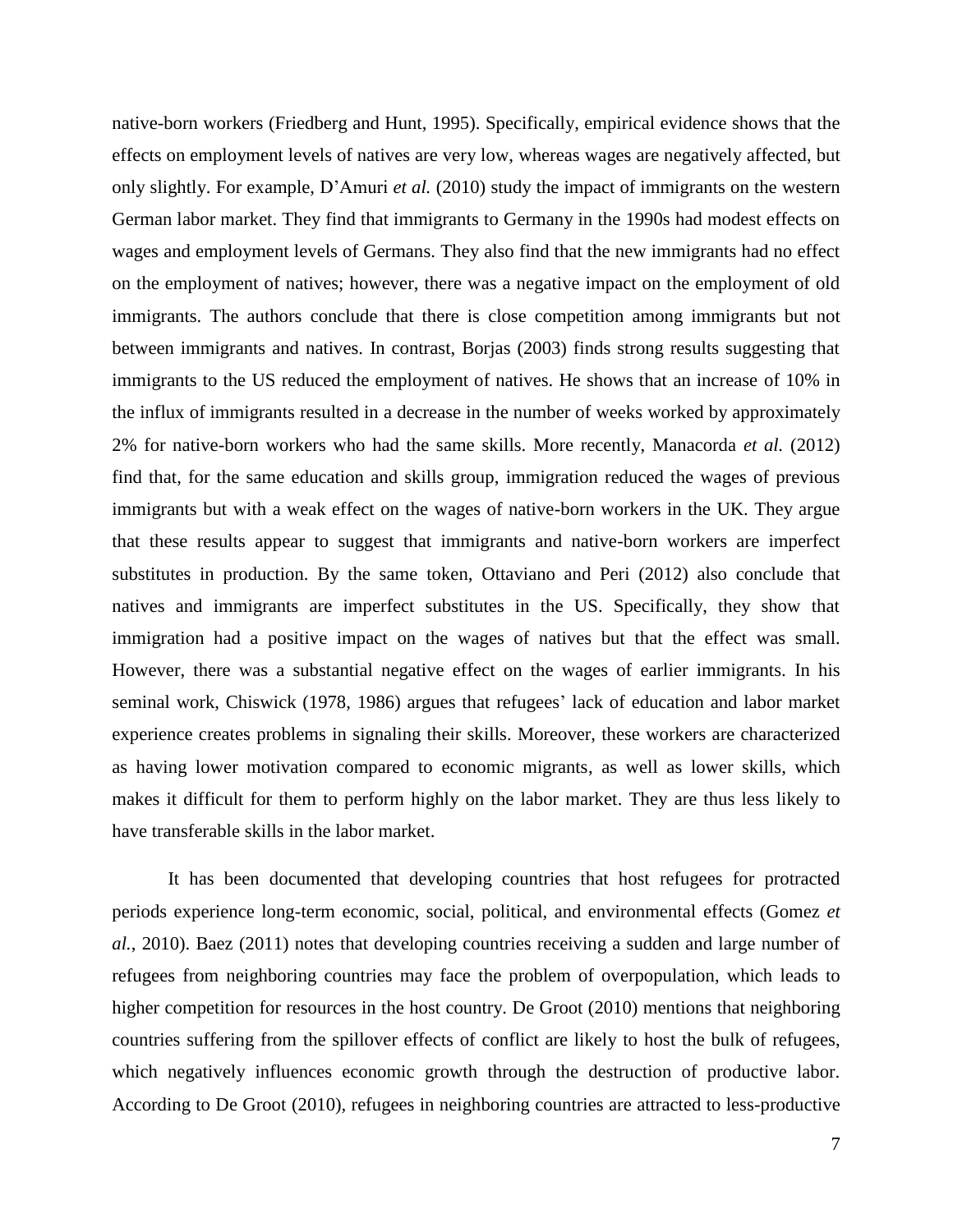activities. Bah (2013) notes that refugees' flows urge the host country to provide more necessary public services, which leads to increased resource scarcity. However, refugees may positively influence the country's economic growth if they have a high level of human or physical capital or because of the increase in international aid flows to the host country. However, for Chambers (1986), refugees are likely to reduce the employment of locals by driving down wages and thus putting locals out of a source of income. Kondylis (2010) finds that displaced men and women from Bosnia and Herzegovina are less likely to be employed than those who stayed. It is worth mentioning that refugees forced to move due to wars and conflicts do not migrate in search of work opportunities. In other words, they are non-economic migrants, and their migration is pushdriven rather than pull-driven (Ruist, 2013). Thus, there is less correlation between the influx of refugees and labor market outcomes in the host country.

In his literature review on migration in Africa, Lucas (2006) notes that approximately three-quarters of African refugees from Sub-Saharan Africa remained in the region. The paper shows that Djibouti, Zambia, Guinea, Ghana, and Tanzania are among the largest countries that received refugees in terms of their ratio to the population. He argues that the effects of refugees in these countries were also similar to those observed in developed economies. Arthur (1991) finds that the labor market in urban areas in Ghana did not absorb the rapid flows of refugees from other African countries, which resulted in a dramatic increase in the size of informal sectors and unskilled workers. By the same token, Zetter and Deikun (2010) note that refugees living in urban areas tend to increase competition with locals in the labor market, leading to conflict with the communities in destination countries such as Malawi. Maystadt and Verwimp (2014) find that forced refugees moving to Tanzania from Burundi (the neighboring country that witnessed the genocides of Burundi and Rwanda in 1994) provided cheap labor, resulting in an increased labor supply. Indeed, refugees helped small and medium firms find workers. Chaulia (2003) finds that the first wave of Burundi refugees to Tanzania had positive effects on the labor market by providing cheap workers in the agricultural sector. This could be explained by the government's policy to open the market without restrictions to integrate these refugees. The effects of forced migration on the labor market in host countries were also empirically examined in other economic regions. For example, Calderón and Ibañez (2009) show that internal forced migration in Colombia had a more important effect in the informal sector labor market than in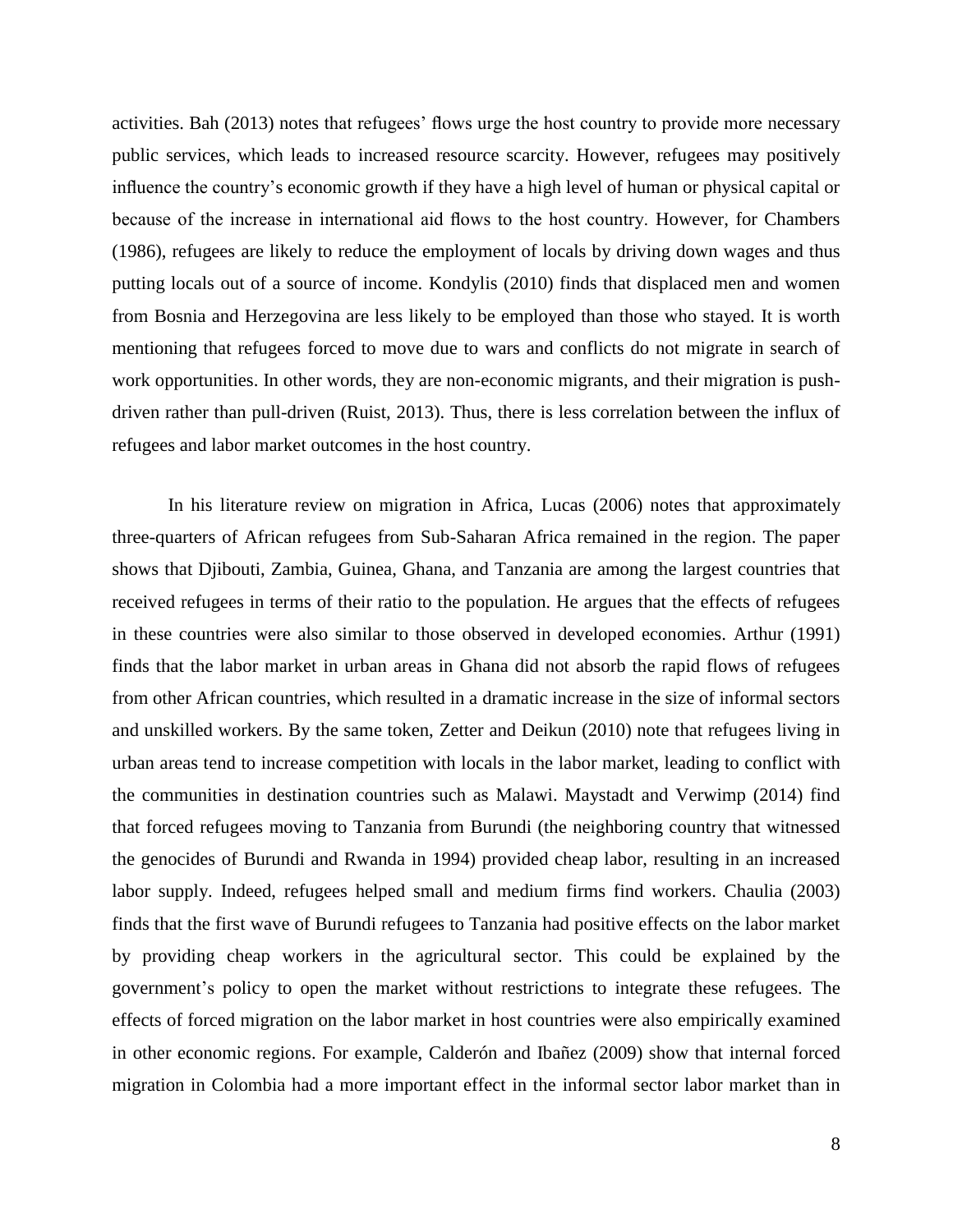the formal sector. For example, they find that an increase in the stock of refugees by 10% causes wages to fall by 3%. They also find that the large flows of refugees had a negative impact on employment opportunities of particularly low-skilled workers.

In the case of Jordan and the challenges that the Kingdom has been facing since the onset of the conflict in Syria, a recent study conducted by Lozi (2013) investigates the effects of both Syrian and Iraqi refugees on Jordan. Using foreign direct investment and food pricing, the author concludes that the presence of refugees increased the food prices in Jordan. Moreover, the study indicates that refugees in Jordan have had an impact on the national budget (leading to an expansionary budget in 2012) due to the considerable increase in school enrollment, use of public hospitals for health care, and the upsurge in consumption of government-subsidized fuel and water. Moreover, Lozi (2013) concludes that the effects of refugees were overstated in terms of positive and negative effects, indicating that refugees could not be held accountable for most of the economic challenges in Jordan. Another study by Olwan and Shiyab (2012) seeks to qualitatively examine the social, economic, and legal conditions of the Syrian refugees hosted in the Kingdom. It also observes the role of the government in hosting Syrian refugees and providing immediate relief, highlighting the challenges that the Jordanian government faces as a result, especially in vital sectors such as healthcare, housing, education, as well as the need for cash assistance. Zetter (2012) considers that the concept of refugee burden has become widely used by governments and relief agencies. He concludes that governments tend to emphasize the adverse effects and costs of hosting refugees, but these effects, although undeniable and well documented, are only part of the story. He further argues that refugees can expand the productive capacity of the host economy by increasing consumption, which is measured as a percentage of the country's GDP. However, such results are more likely to materialize in the long run according to Zetter (2012).

Finally, in the aftermath of the 2003 war in Iraq, Saif and DeBartolo (2007) qualitatively examine the effects of the war, and the influx of Iraqi refugees, on inflation and growth rates in Jordan. The paper concludes that the Iraq war had important effects on inflation in Jordan due to the increase in prices of food, fuel and real estate. However, the paper also notes that on the other hand, displaced Iraqis in Jordan affected growth and inflation rates far less than what was speculated and reported. The study underlines that the Iraq war had indeed caused inflation in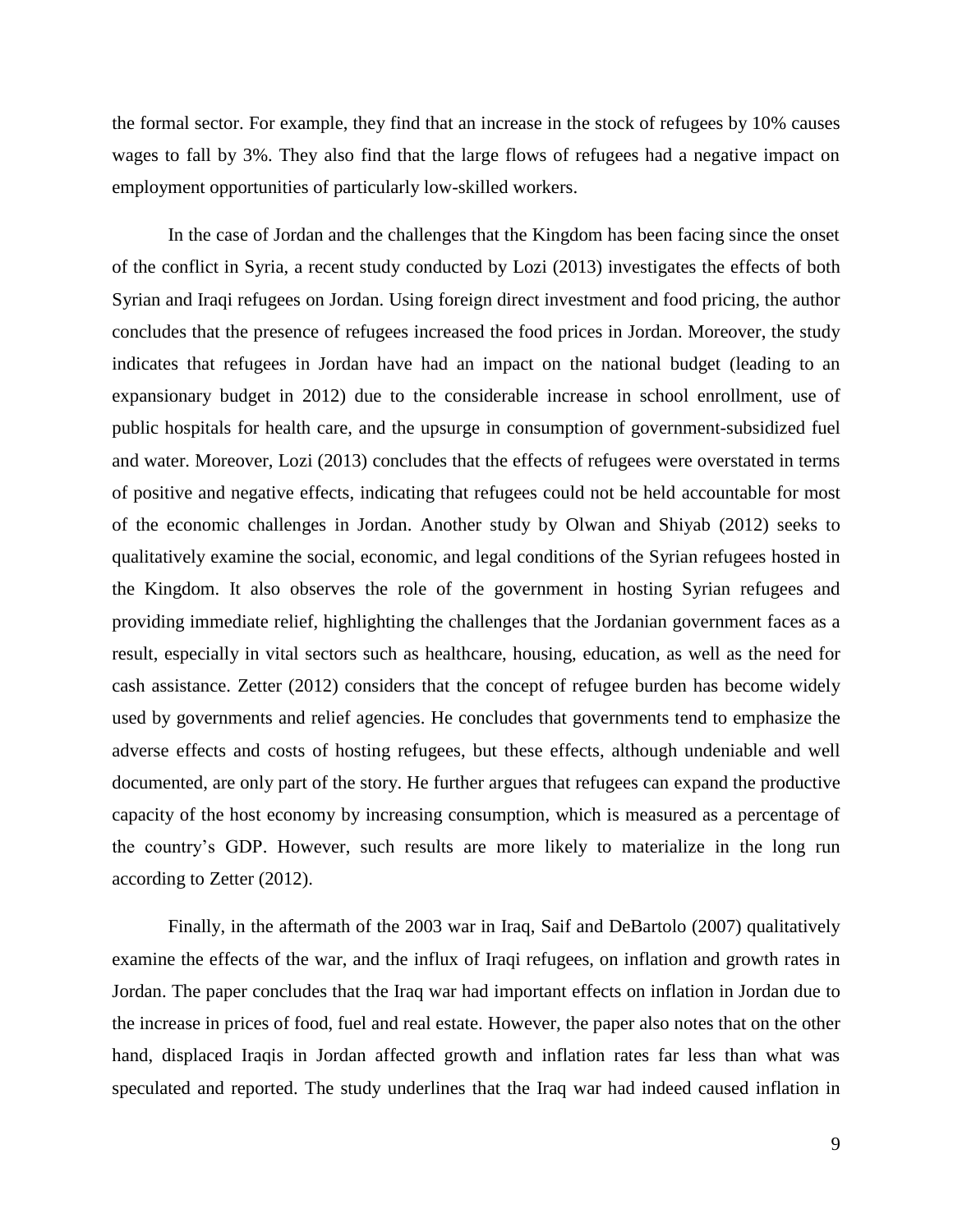Jordan to surge; however, by taking into account the governorates in which Iraqi refugees were hosted (mostly located in the capital city Amman) and the breakdown of inflation by governorate, the indicators showed that the inflation rates in Amman between 2002 and 2005 and in 2006 were lower than the rate of inflation across the entire country. The study further elaborates that rural areas in Jordan were mostly affected by inflation, whereas the service sector in Amman (hotels, restaurants, etc.) benefited from the spending of Iraqi refugees.

#### **4. Data and Empirical Methodology**

#### *4.1. Data*

The data used for this study cover the three main governorates of Jordan (i.e., Amman, Irbid and Zarqa) that host the vast majority of registered Syrian refugees. The data are sourced from Jordan's Department of Statistics, the Central Bank of Jordan, and the UNHCR. We retrieve the following variables: 1) the number of Syrian refugees in Jordan extracted from the UNHCR, 2) a variable for the economic activity measured by construction permits for housing units from the Central Bank of Jordan, and 3) labor market variables from Jordan's Department of Statistics. The number of Syrian refugees in thousands (*SYR*) in Jordan, i.e., the stock of refugees recognized by the UNHCR, covers the period between January 2012 and December 2013, observed monthly, at the level of the three governorates (Amman, Irbid and Zarqa). Baez (2011) uses a similar variable when studying the impact of hosting refugees fleeing from the genocides of Burundi and Rwanda on human capital and health consequences of children in Tanzania. He argues that this variable helps to capture the variation in refugees intensity when examining their effects and implications. He also notes that forced refugees in most cases are due to wars and conflicts leading to a massive population shock. This allows to study the effects of this structural variation in the population on economic conditions in the host country. This stock variable does not take value zero during the most of period of the study since the arrival of refugees in the host country is not a one-time shock, i.e. it starts from the first cohort of registered refugees and continues as conflicts exist in the country of origin.

Economic activity (*ECON*) captured by the percentage change in the number of construction permits (in thousands of square meters) is used as a control variable for economic activity. This variable is also observed on a monthly basis, covering the period January 2012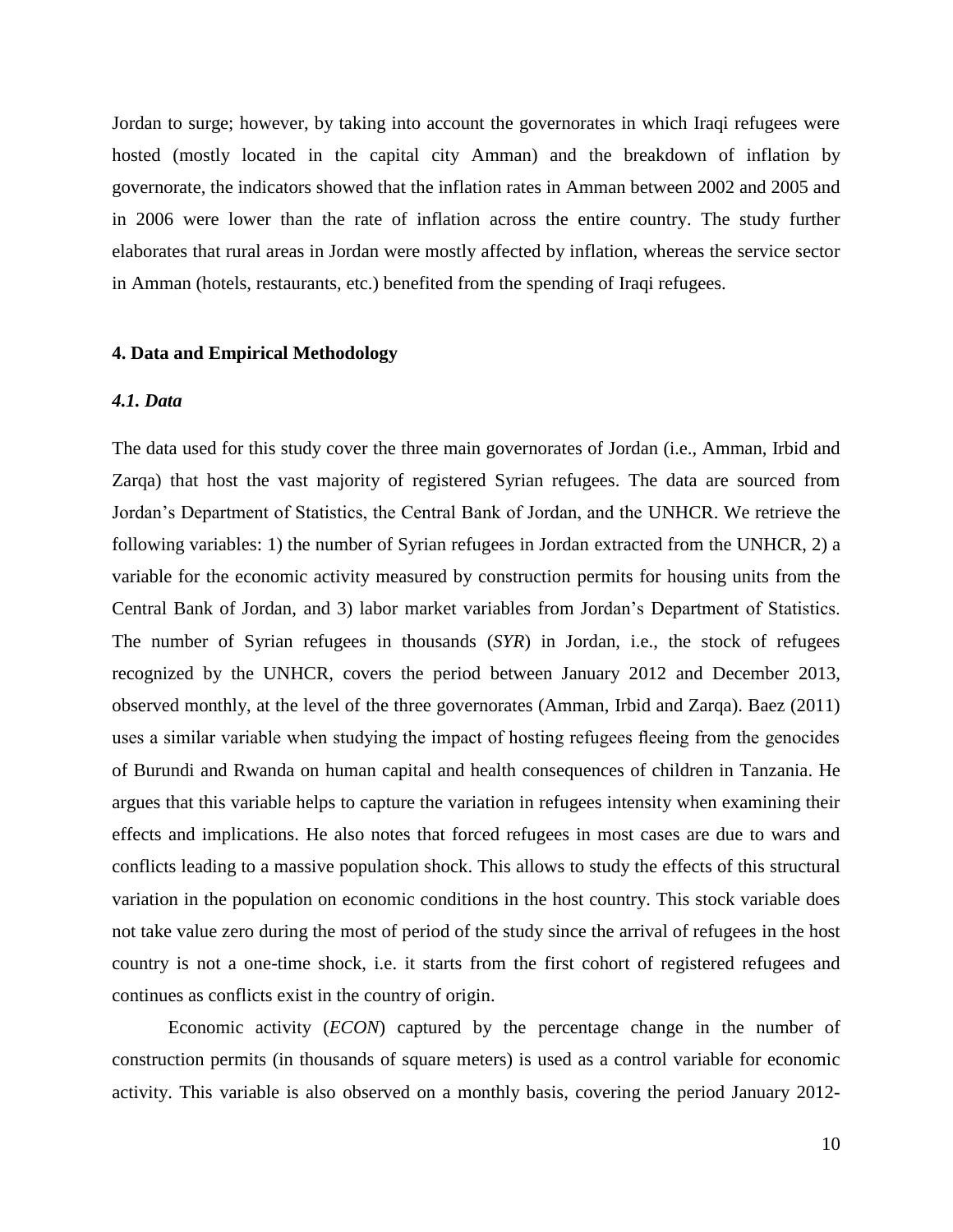December 2013, at the level of the three governorates. It is defined as the percentage change from the prior month. Mayer and Somerville (2000) note that construction of new buildings affects overall output directly and indirectly because the owners of the new buildings will consume other durable goods. Baumohl (2012) argues that a country's economic activity can be examined by looking at the volume of permits issued for construction.

Finally, labor market indicators (*L*) include three variables. First, employment rates (*EMP*) (in percentage) are defined as the employment to population ratio, i.e., the ratio of the total working age of the labor force to the total working age of the population in the country excluding all refugees. Second, the unemployment rate (*UNEMP*) (as a percentage) is defined as the share of the labor force that is without work but that is actively looking for work. Third, labor force participation (*LFORCE*) (in percentage) is defined as the share of the population aged 15 years and above that is economically active.<sup>9</sup> Due to the unavailability of monthly data for labor market variables at the level of the governorates, we use a geometric interpolation technique to obtain the monthly figures from quarterly data. This allows us to observe the data at the same frequencies and have the same number of observations and the same coverage period as the *SYR* and *ECON* variables. Thus, in the estimations, we match the monthly observations on Syrian refugees with the monthly observations on *ECON* and *L* variables.<sup>10</sup> Examining Table 3 shows that the average unemployment rate is approximately 12.6%. The averages of the employment and labor force participation rates are approximately 34.2% and 39.1%, respectively.

[Table 3 near here]

#### *4.2. Empirical methodology*

 $\overline{\phantom{a}}$ 

To examine the response of macroeconomic variables (ECON, L) to variations in the influx of Syrian refugees (SYR), we resort to the Vector Autoregressive (VAR) model. Sims (1980) notes that VAR models have the advantage of using the macroeconomic variables in order to

<sup>&</sup>lt;sup>9</sup> Labor market variables are drawn from the "Employment Survey" conducted by the Jordan's Department of Statistics. This survey provides data on the number of establishments and the number of workers in the public sector, in addition to various economic activities in the private sector. However, this survey excludes those working in the armed forces, public security, and civil defense. This survey is representative of the entire population of workers. Specifically, the survey collects data on workers from 1) all firms employing 50 people or more, 2) 50% of firms having 35-49 workers, 3) 20% of firms with 10-24 employees, and 4) 10% of firms employing 1-9 persons.

 $10$  We also run the empirical investigation using the quarterly data for the labor market variables covering the period Q4:2007-Q4:2013. This allows us to obtain the same number of observations as the monthly data for Syrian refugees and construction permits. Even though the variables are observed at different frequencies, the results remain qualitatively similar.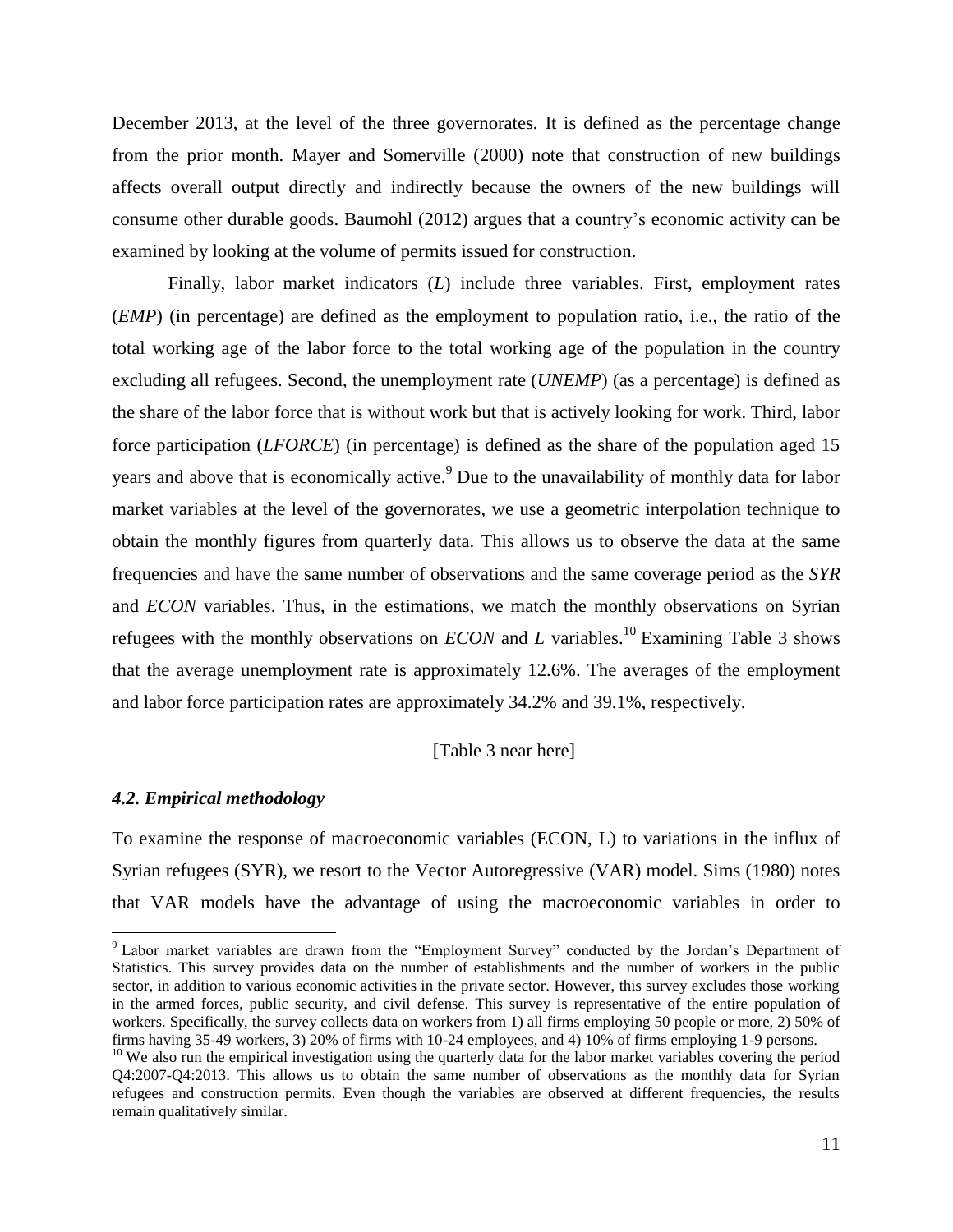characterize the joint dynamic behavior of the time-series without imposing strong restrictions to identify the estimated parameters. Even when some applications of the VAR estimates, such as the impulse response functions (IRFs), require identification restrictions, this is done in a more systemic way. In other words, the restrictions are imposed only on the dynamic relationships between a pair of variables that could be hidden in the standard econometrics models. In our paper, the application of the VAR model is in line with the literature examining the impact of immigration on macroeconomic indicators and economic conditions in the host country (see, for example, the recent work of Boubtane et al., 2013a, 2013b; Damette and Fromentine, 2013).<sup>11</sup> These studies argue that there might be an endogenous relationship between the inflow of immigrants and the economic conditions and labor market in the host countries. This means that migrants may have an impact on the economic conditions in the host country, but also economic situations in the host country may have an influence on the flows of migrants. Thus, the VAR approach is an appropriate framework to address the potential endogeneity problem by considering the variables to be endogenous in the system. This helps to avoid making ad hoc assumptions about the variables of the system (Marr and Siklos, 1994) as in the case of instrumental variables. Another advantage of the VAR model is the isolation of the effects of macroeconomic variables on the inflow of immigrants. Our VAR approach is therefore used because it provides a means to examine the impact of the influx of Syrian refugees on the labor market in the host country (Jordan), capturing the linear interdependencies or Granger-type causality among the variables.

The VAR model provides a multivariate framework in which all variables are treated symmetrically. A VAR system contains a set of *n* time series variables  $X_t = (X_{1t}, X_{2t},..., X_{nt})$ , where each is expressed as a linear function of  $p$  lags of itself and of all of the other  $n-1$ variables as follows:

$$
X_{t} = a_{0} + a_{1}X_{t-1} + a_{2}X_{t-2} + \dots + a_{p}X_{t-p} + \varepsilon_{t}; \ t = 1, \dots, T
$$
 (1)

 $\overline{\phantom{a}}$ 

<sup>&</sup>lt;sup>11</sup> For example, Boubtane et al. (2013a) use a similar VAR framework with three variables which are the immigration rate, GDP per capita in the host country as proxy for economic conditions, and labor market indicators in the host country measured by the: total unemployment rates, total employment rates, native-born unemployment rates, and foreign-born unemployment rates.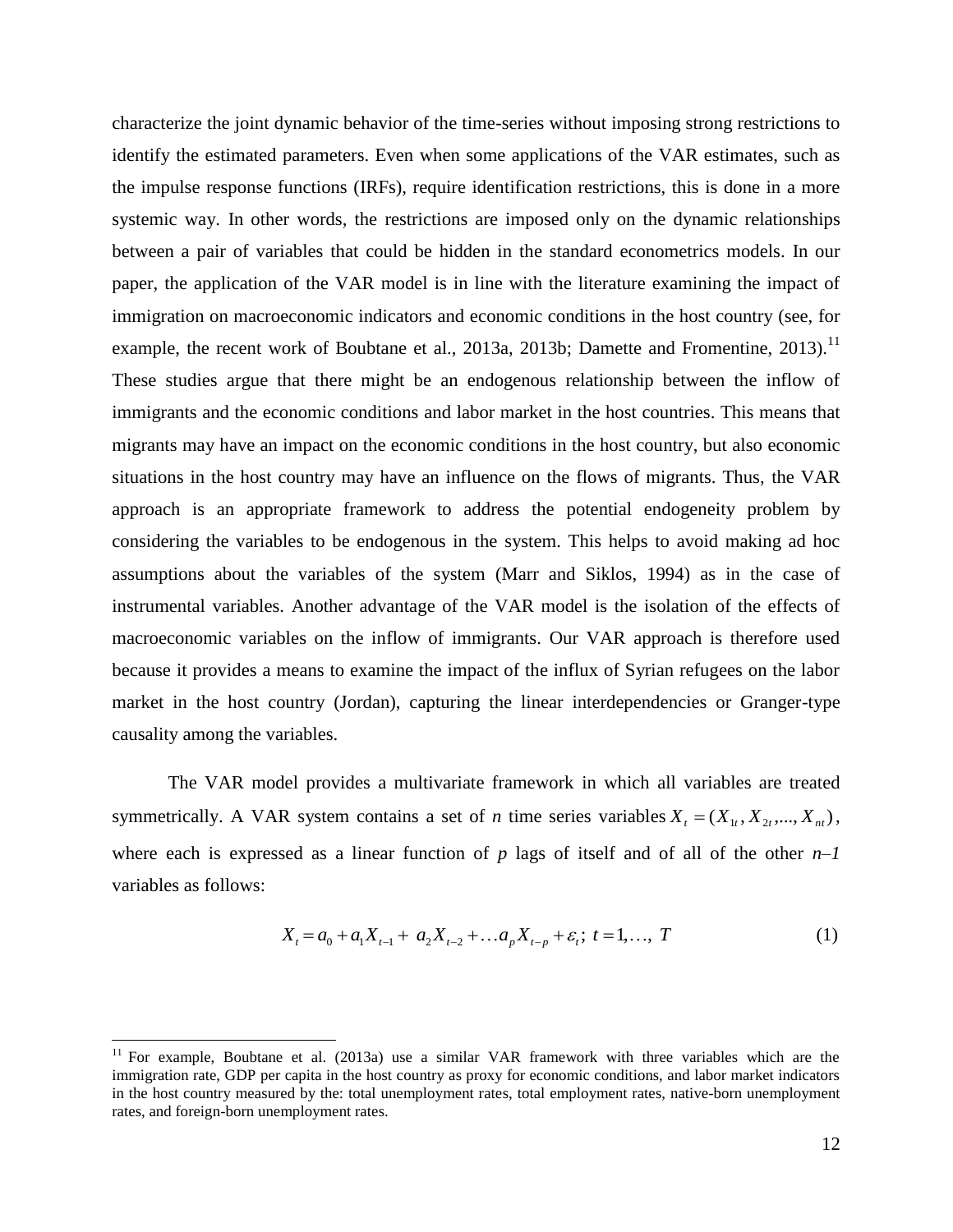The VAR model used here focuses on three variables, where  $X_t = (SYR_t, ECON_t, L_t)$  is the vector of stationary variables. These variables are modeled together as endogenous variables. *a<sup>0</sup>* is the intercept vector of the VAR,  $a_i$  ( $n \times n$ ) are the coefficient matrices, and  $\varepsilon_t = (\varepsilon_{1t}, \varepsilon_{2t}, ..., \varepsilon_{nt})$ denotes the independent and identically distributed disturbance terms of the VAR system. We can then represent equation (1) as a VAR system of equations through which Syrian refugees,

$$
\text{ECON}_{t} = a_{01} + \sum_{i=1}^{n} \alpha_{1i} \text{STR}_{t-i} + \sum_{i=1}^{n} \lambda_{1i} \text{ECON}_{t-i} + \sum_{i=1}^{n} \delta_{1i} L_{t-i} + \varepsilon_{1t} \tag{2}
$$
\n
$$
\text{ECON}_{t} = a_{02} + \sum_{i=1}^{n} \alpha_{2i} \text{STR}_{t-i} + \sum_{i=1}^{n} \lambda_{2i} \text{ECON}_{t-i} + \sum_{i=1}^{n} \delta_{1i} L_{t-i} + \varepsilon_{1t} \tag{3}
$$

$$
ECON_{t} = a_{02} + \sum_{i=1}^{n} \alpha_{2i} STR_{t-i} + \sum_{i=1}^{n} \lambda_{2i} ECON_{t-i} + \sum_{i=1}^{n} \delta_{2i} L_{t-i} + \varepsilon_{2t}
$$
(3)

$$
ECON_{t} = a_{02} + \sum_{i=1}^{n} \alpha_{2i} STR_{t-i} + \sum_{i=1}^{n} \lambda_{2i} ECON_{t-i} + \sum_{i=1}^{n} \delta_{2i} L_{t-i} + \varepsilon_{2t}
$$
(3)  

$$
L_{t} = a_{03} + \sum_{i=1}^{n} \alpha_{3i} STR_{t-i} + \sum_{i=1}^{n} \lambda_{3i} ECON_{t-i} + \sum_{i=1}^{n} \delta_{3i} L_{t-i} + \varepsilon_{3t}
$$
(4)

where  $\alpha, \lambda, \delta$  are the parameters to be estimated; *i* is the lag length; and the subscript *t* represents time.

Three VAR systems have thus been estimated. Each VAR has been labeled as follows: VAR<sup>1</sup> (*SYR, ECON, UNEM*), VAR<sup>2</sup> (*SYR, ECON, EMP*) and VAR<sup>3</sup> (*SYR, ECON, LFORCE*). Each VAR model allows for the measurement of Granger causality between the number of Syrian refugees, economic activity, and labor market in Jordan. It should be noted that the structures of these VARs are similar in terms of interpretation and order of variables. The only difference is that we use three different measures for labor market outcomes. Granger causality between the variables can be investigated through a joint Wald Chi-square test applied to the coefficients associated with the lagged variables in one equation. Table 4 presents the testable relationship in each VAR model, where the general null hypothesis is the absence of a causal relationship between the variables. In each case, a rejection of the null implies the existence of a Granger causality relationship.

#### [Table 4 near here]

The VAR system can be transformed into a moving average representation to examine the system's response to a shock in the number of Syrian refugees as follows:

$$
X_{t} = \beta + \sum_{i=0}^{\infty} \Psi_{i} \varepsilon_{t-i}
$$
 (5)

13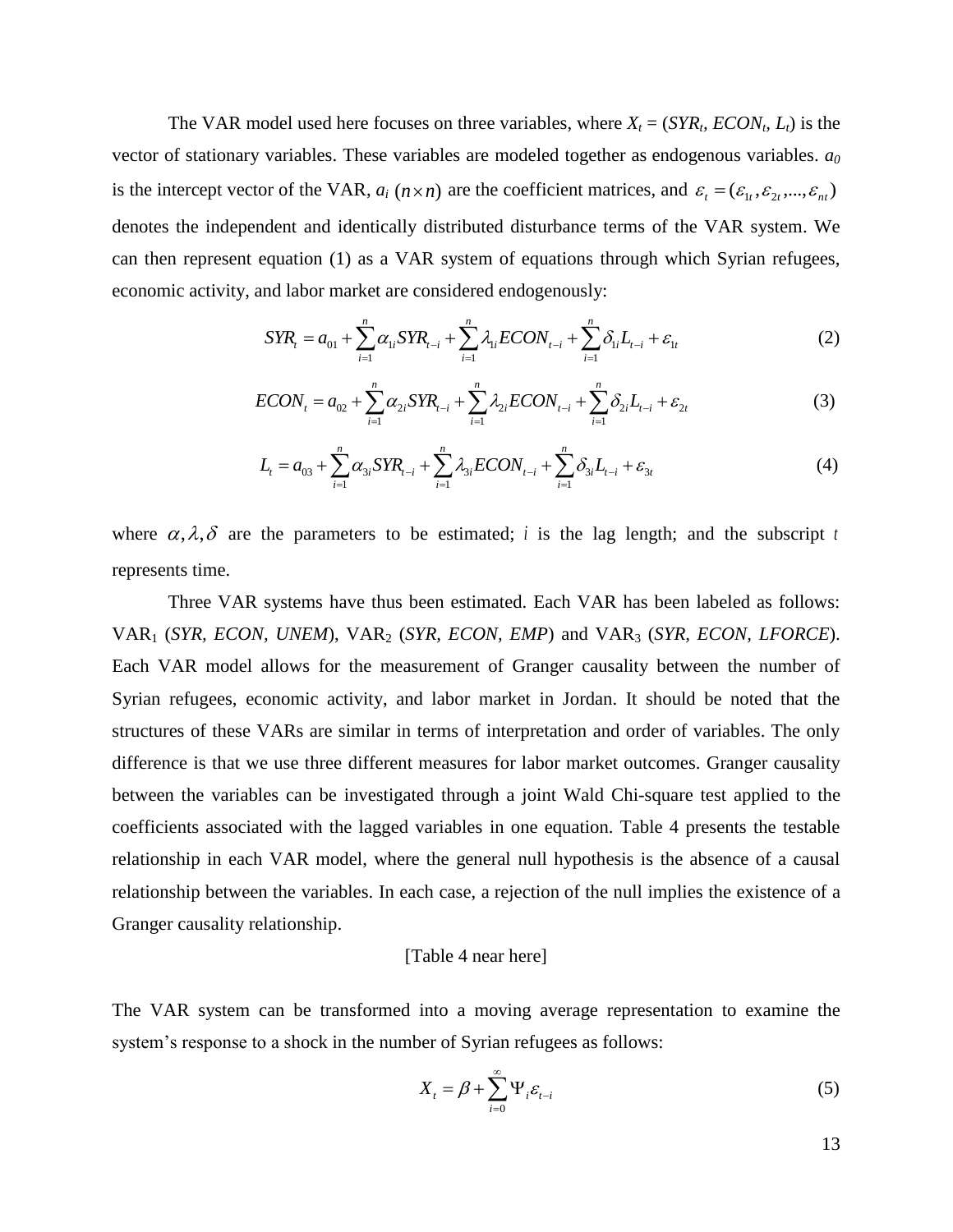where  $\Psi_0$  is the identity matrix and  $\beta$  is the mean of the process:

$$
\beta = (I_p - \sum_{i=1}^p A_i)^{-1}c
$$
\n(6)

where  $A_i$  is the  $i^{th}$  (3×3) matrix of autoregressive coefficients with  $i = 1, 2, ..., p$ , and  $c = (c_1, c_2, c_3)$  is the (3×1) intercept vector of the VAR. The application of the moving average representation allows for the impulse response functions to be obtained. The IRFs are used to analyze how shocks to any variable filter through the model to affect every other variable. Specifically, the IRFs capture the effect of an innovation in a given variable on other variables, including its own. The innovation is captured by a one-time shock in the error terms in our VAR model presented in equations (2)-(4). The usual convention is to select a particular ordering of variables in which those that appear earlier are more exogenous, whereas the variables that appear later are more endogenous. To obtain the IRFs, the Cholesky decomposition of the estimate of the variance-covariance matrix has been deployed, and the order is selected as such (*SYR, ECON, L*). This method results in a lower triangular matrix with positive main diagonal elements, in which we impose the following exclusion restrictions on contemporaneous responses in the system given by equations (2)-(4):

$$
A = \begin{bmatrix} a_{11} & 0 & 0 \\ a_{21} & a_{22} & 0 \\ a_{31} & a_{32} & a_{33} \end{bmatrix} \begin{bmatrix} \varepsilon_{1,t} \\ \varepsilon_{2,t} \\ \varepsilon_{3,t} \end{bmatrix}
$$
 (7)

This ordering is selected because the Syrian refugee variable (i.e., the first variable) is the only variable with a potential instantaneous impact on economic activity and the labor market variables. Thus, the two market variables (*ECON* and *L*) are ranked as depending on the immediate impact of *SYR* causing *ECON* and *L* to be ranked below *SYR*. The ranking between *ECON* and *L* is indeed motivated by the fact that *ECON* has a more general impact on the total output than *L* does and can be observed as a variable related to the country's overall economic activity. Specifically, this ordering indicates that the Syrian refugee variable affects all other variables instantaneously, but economic activity (i.e., the second variable) and labor market (i.e., the third variable) may have an immediate impact on the last n–2 components of  $X_t$  but not on the first component. It is worth mentioning that Syrian refugees come to Jordan because of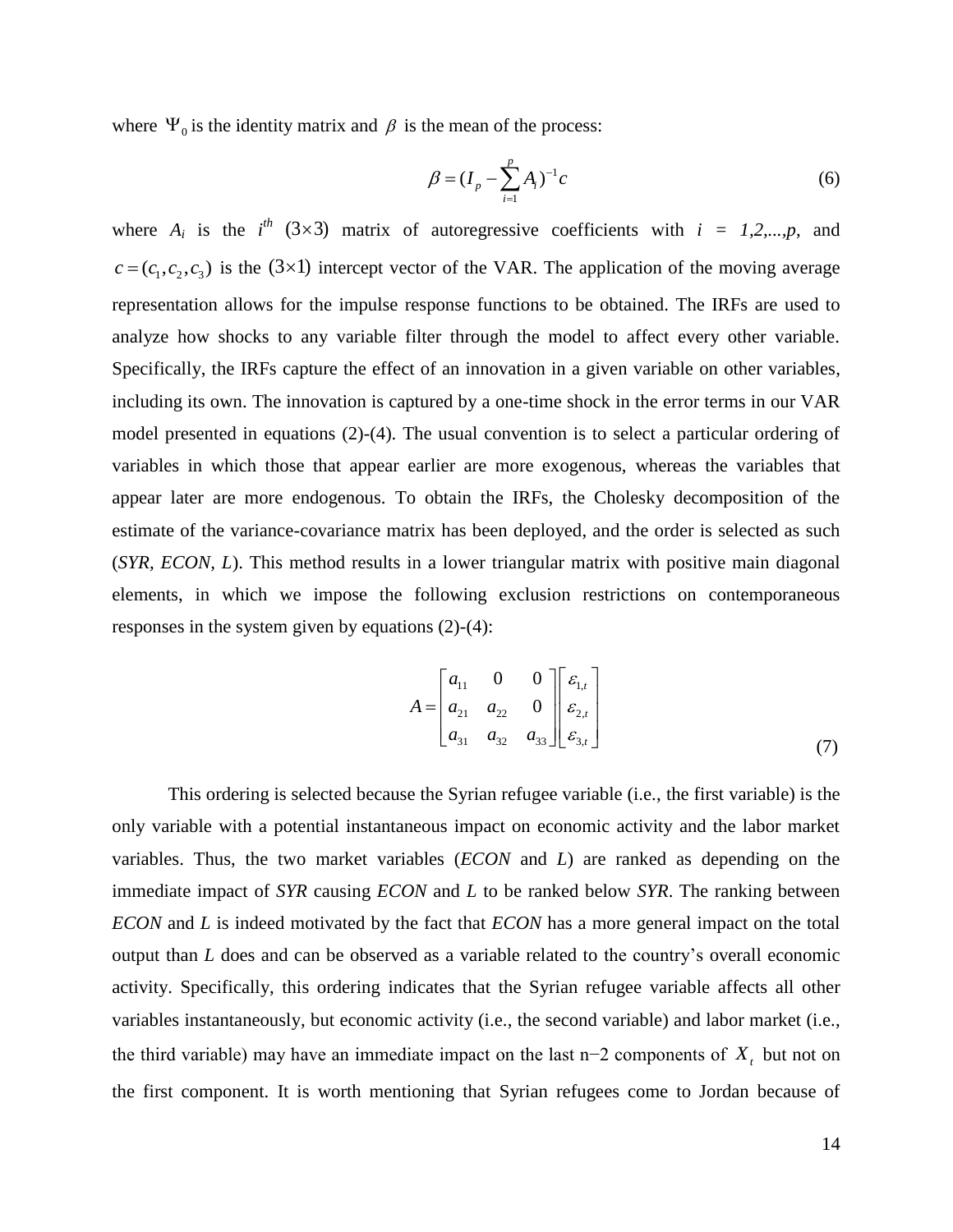conflict and war in Syria, not because of the economic conditions in Jordan. Thus, it is likely that the impact of Syrian refugees on economic activity and the labor market is more immediate than the reverse.

#### **5. Empirical Results**

Our first objective before estimating the VAR models is to investigate the stationarity properties of the time-series data used to determine the order of integration. This is important to ensure that we obtain unbiased results from the Granger causality tests. To examine the stationarity properties of the variables, we run the Augmented Dickey-Fuller (ADF) test (1981); the Phillips-Perron test (PP) (1988); the Im, Pesaran and Shin (IPS) test (2003); and the ADF-Fisher test proposed by Maddala and Wu (1999). The null hypothesis for these tests is the presence of nonstationarity, i.e., the existence of a unit root. If some or all of the variables in the model are nonstationary, hypothesis testing and the confidence intervals will be unreliable. Table 5 reports the results of the stationarity tests at the level of each of the variables; the results show that the null hypothesis of the unit root for all variables is rejected at the 1% significance level for all variables except for the *UNEMP* variable, which is rejected at the 5% significance level in the ADF-Fisher test. This finding indicates that the *SYR*, *ECON*, and *L* variables are all stationary at level and can be used in the estimation. It is therefore concluded that all the variables used in this study are integrated of order zero and are used in the estimation without taking their first difference.

#### [Table 5 near here]

The VAR lag lengths are chosen optimally to pass the residual tests of no serial correlation, normality, and no heteroscedasticity to ensure that the estimation is robust. For this purpose, the Breusch-Godfrey Lagrange multiplier test (LM test) is used for serial correlation, multivariate extensions of the Jarque-Bera test for detecting normality, and the White test for heteroscedasticity. The null hypotheses for these tests indicate, respectively, that the residuals are not serially correlated, are normal, and are not heteroscedastic. The null hypothesis is rejected at the 5% significance level or lower. The results, shown in Table 6, indicate that the residuals for VARs *1, 2* and *3* are neither serially correlated nor heteroscedastic. However, normality, using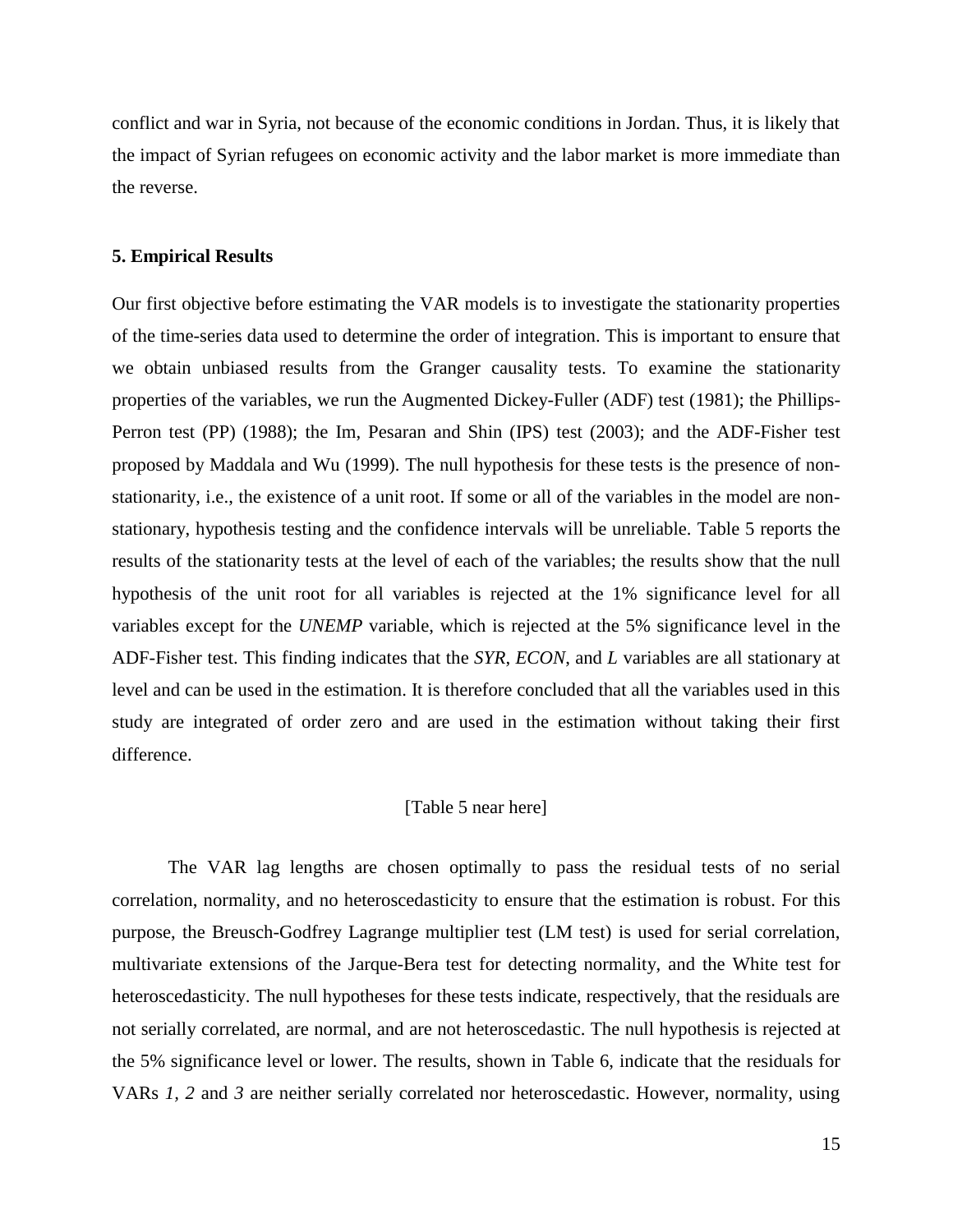Cholesky decomposition, cannot be confirmed for  $VAR<sub>2</sub>$  and  $VAR<sub>3</sub>$ . The optimal lag length for  $VAR<sub>1</sub>$  and  $VAR<sub>2</sub>$  is 5, and for  $VAR<sub>3</sub>$ , the optimal lag length is 4. Based on the results of these tests, we proceed with VARs *1, 2* and *3* using Cholesky orderings.

#### [Table 6 near here]

Next, the Granger causality tests and impulse response functions are examined for the three VARs in levels. Table 7 presents the results for the Granger causality tests for VARs *1, 2*  and *3*. Figures 2, 3, and 4 provide the IRFs for standard deviation shocks of each endogenous variable to its own innovation and to the innovation of other variables for the same VARs, using the Cholesky decomposition method with the benchmark ordering *SYR, ECON, L.*

We run the Granger causality tests for VARs *1, 2* and *3*, respectively. The Chi-square statistics along with their *p*-values are shown. The results indicate the absence of Granger causality running from the influx of Syrian refugees to labor market variables (unemployment, employment, and labor force participation). The results cannot reject the hypothesis of no causality in each case, except in the case of the labor force variable in VAR3, where we find a unidirectional causality running from the labor force variable to the influx of Syrian refugees. This latter result can explain the post-migration decision of refugees to stay in Jordan or leave to a third host country.

The results of the Granger tests provide evidence that Syrian refugees do not show relationships with the labor market in Jordan. This result is in line with the findings of Ruist (2013) indicating that there is no significant effect of refugees on total unemployment in Sweden and the results of Arthur (1991) from Ghana. This result can also be related to the wide literature estimating the impact of immigration on the host country's labor market and conclude that immigrants exert a modest impact on labor market outcomes of native-born workers in host countries. It could be possible that host countries are taking additional measures to prohibit firms from hiring these refugees. For example, in November 2013, Jordan made the decision to deport 5,723 illegal Syrian workers in an effort to regulate the labor market and give priority to unemployed Jordanians.<sup>12</sup> It is also possible that Syrian refugees are attracted and forced to

 $\overline{\phantom{a}}$ 

 $12$  Fair Observer, Local Perceptions on Syrian Refugees, 2014.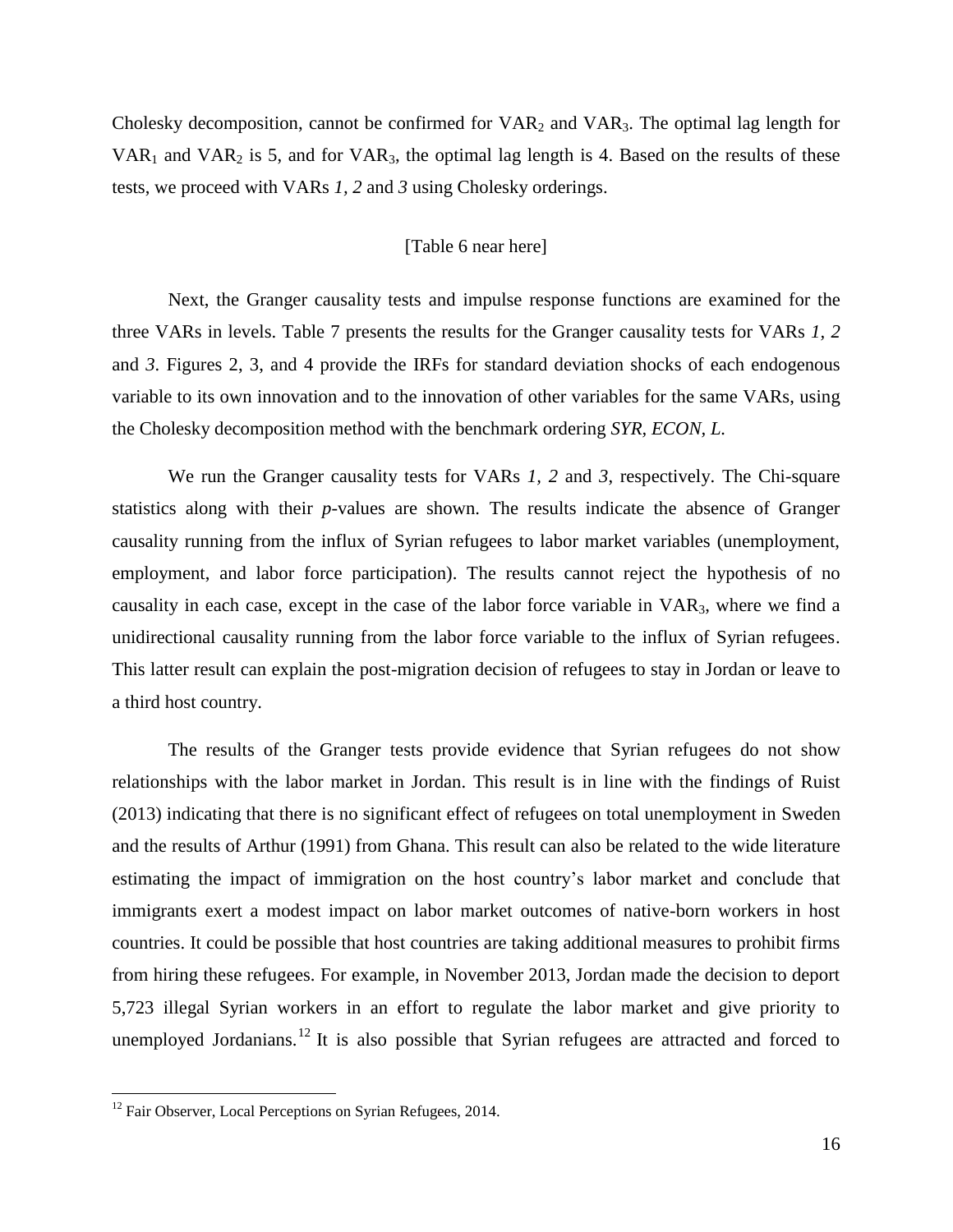participate in informal employment because in the formal sector it is very difficult to obtain work permits. Additionally, in the informal sector, refugees provide cheap labor in sectors such as agriculture, construction, housekeeping, and catering, thereby mainly affecting the wages of nonskilled workers (Maystadt and Verwimp, 2014). Alternatively, temporary refugees in developing countries are generally located in low-income and fragile border regions and camps with tight movement restrictions in the countries neighboring their country of origin, as in the case of Jordan. This may result in restraining access to local labor market (Gomez *et al.*, 2010). Finally, it is possible that Syrian refugees have low skills that are not suitable for the jobs available in neighboring countries (see, for the example, the Colombian case discussed in Calderón *et al.*, 2011).

#### [Table 7 near here]

To examine the response of macroeconomic variables to positive or negative shocks in the influx of Syrian refugees, we run the impulse response functions. The middle lines in the figures represent the impulse response functions, whereas the bands represent for the 95% confidence intervals for the IRFs. Thus, when the horizontal line falls within the confidence interval, then the null hypothesis indicating that there is no effect of Syrian refugees on labor market variables cannot be rejected. Including the horizontal line for the particular time period is interpreted as evidence of the absence of statistical significance.

Figure 2 shows the results for the  $VAR<sub>1</sub>$  (unemployment rate) system. The results show that the response of unemployment to a shock in the influx Syrian refugees is not statistically significant, i.e., we fail to reject the null hypothesis that there is no effect of Syrian refugees on unemployment. Additionally, the results indicate that the economic variable (construction permits) does not significantly affecting unemployment. We also find that there is no significant impact on construction permits to a shock in Syrian refugees. With respect to the  $VAR<sub>2</sub>$ (employment rate) system illustrated in Figure 3, the results also show that there is no evidence of a significant impact on employment or construction permits in response to a shock in the Syrian refugee variable. A small positive and significant impact on employment is observed in response to a shock in economic proxy, i.e., in construction permits. However, the response dies out quickly and becomes statistically insignificant. This effect could be due to weak linkages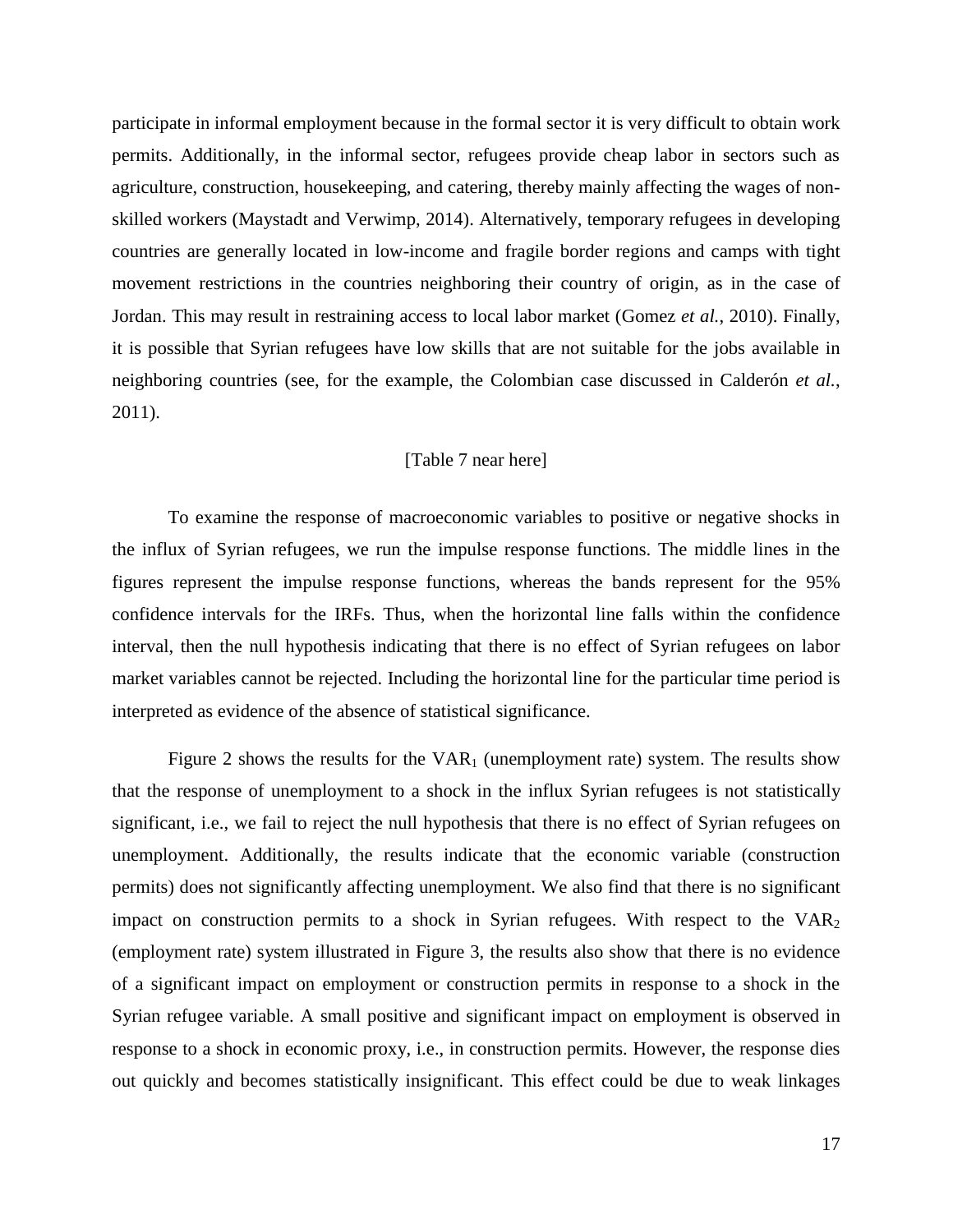between the employment rate and economic activity because a sizable fraction of the labor sector is in the informal sector, whereas the public sector is a major source of employment. Evidence obtained from the  $VAR<sub>3</sub>$  (labor force participation) system, as shown in Figure 4, indicates that the impact of a shock in the number of Syrian refugees does not have a significant impact on labor force participation. Additionally, the results show that a shock to the number of Syrian refugees on construction permits is also insignificant. For statistical robustness, Figures A1, A2, A3 of the Appendix present different orders of the variables in the Cholesky decomposition (*ECON*, *SYR*, *L*), demonstrating similar results in the IRFs. Taken together, the impulse response functions confirm the Granger causality analysis in that the influx of Syrian refugees does not seem to affect the Jordanian labor market.

[Figure 2 near here]

[Figure 3 near here]

[Figure 4 near here]

#### *5.1. Validity checks*

In this section, we first run the VAR model separately by governorate. Second, we use an alternative model based on the panel Vector Autoregressive model (PVAR).

Tables 8, 9, and 10 show the results for Amman, Irbid and Zarqa, respectively. Overall, the results are observed to be in conformity with those derived from the benchmark analysis, demonstrating that there are no effects running from Syrian refugees to the labor market in Jordan. Interestingly, we find that there is a unidirectional causal relationship running from unemployment to Syrian refugees in Irbid and Zarqa, the closest governorates to Syrian borders. In Amman, there is strong evidence that economic activity affects the flows of Syrian refugees, suggesting that refugees may prefer to be located in the capital city, which offers a higher possibility of finding a job than the governorates located on the border do.

[Table 8 near here]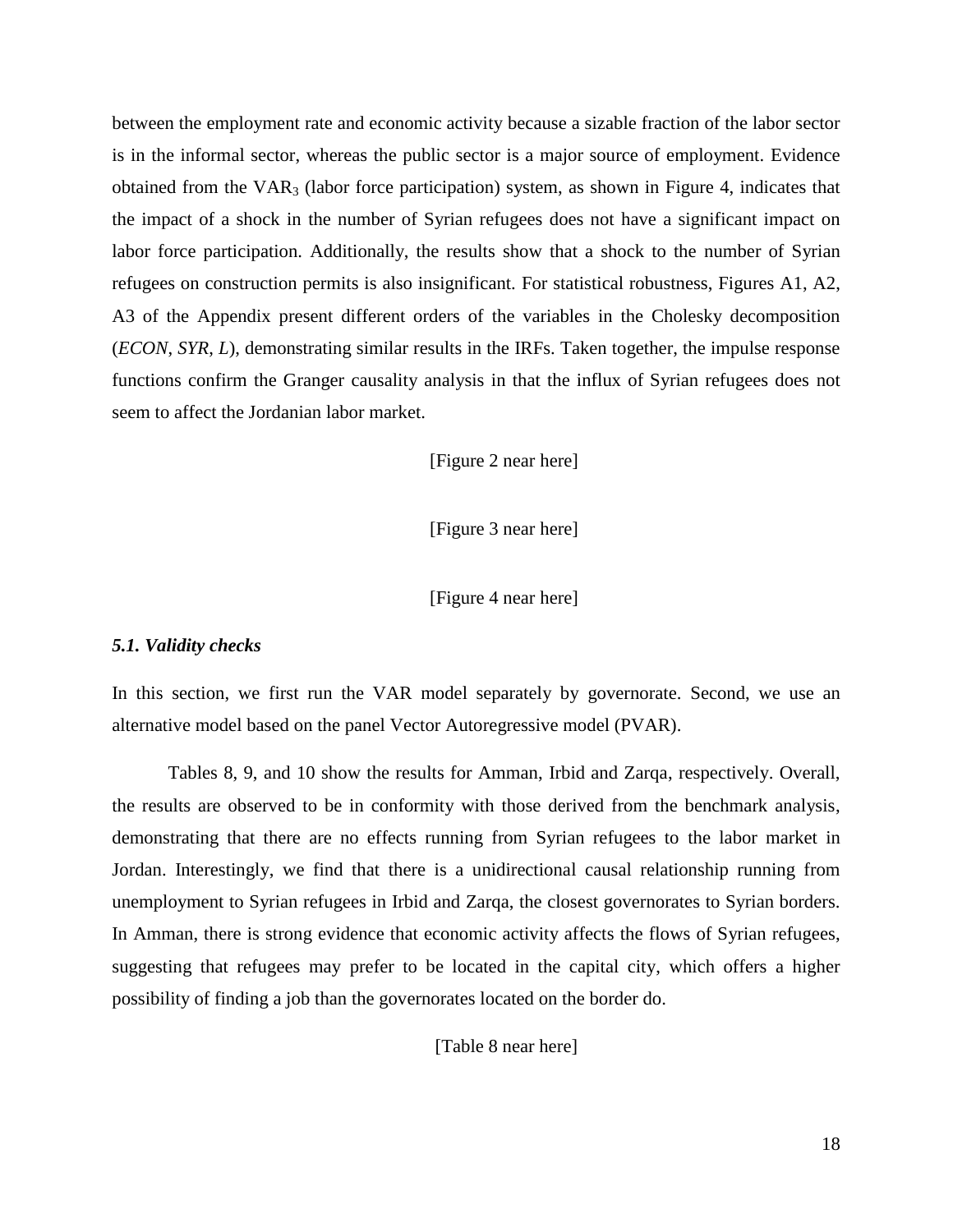#### [Table 9 near here]

#### [Table 10 near here]

Next, we run a panel VAR model proposed by Holtz-Eakin *et al.* (1988). This model allows us to increase the number of observations spanning over a relatively short time period by pooling the time series data across the three governorates, which leads to higher power for the causality tests. This may solve the problem related to the short observation period because a long observation period for Syrian refugees is not currently available. An important advantage of the PVAR model is that is considers jointly cross-sectional and time series dependencies. Moreover, the PVAR model is considered to be superior to the pooled Ordinary Least Squares (OLS), fixed effects (FE), and random effects (RD) models because this model is not subject to the omitted bias problem found in those models (Love and Zicchino, 2006). Instead, the PVAR model assumes that all variables are endogenous. Table 11 presents the PVAR estimation results. The table shows the results of VARs *1*, *2* and *3*. We find that the response of the labor market variables in each VAR specification to the flows of Syrian refugees is not statistically significant, again confirming the absence of a relationship between the influx of Syrian refugees and the Jordanian labor market.

#### [Table 11 near here]

#### **6. Conclusion**

Understanding the effects of hosting refugees on the local economy is important with respect to implementing effective responses to humanitarian crises. This paper investigates the impact of Syrian refugees on the labor market in Jordan. The magnitude of the Syrian conflict implies a flow of forcibly displaced persons that is unprecedented in the region, with potentially longlasting spillover effects on neighboring countries that must be understood to inform international policies related to the conflict as well as to design strategies for the post-conflict situation.

Using data on employment rates, unemployment rates, and labor force participation, the VAR estimations that have been conducted show that Syrian refugees do not have a significant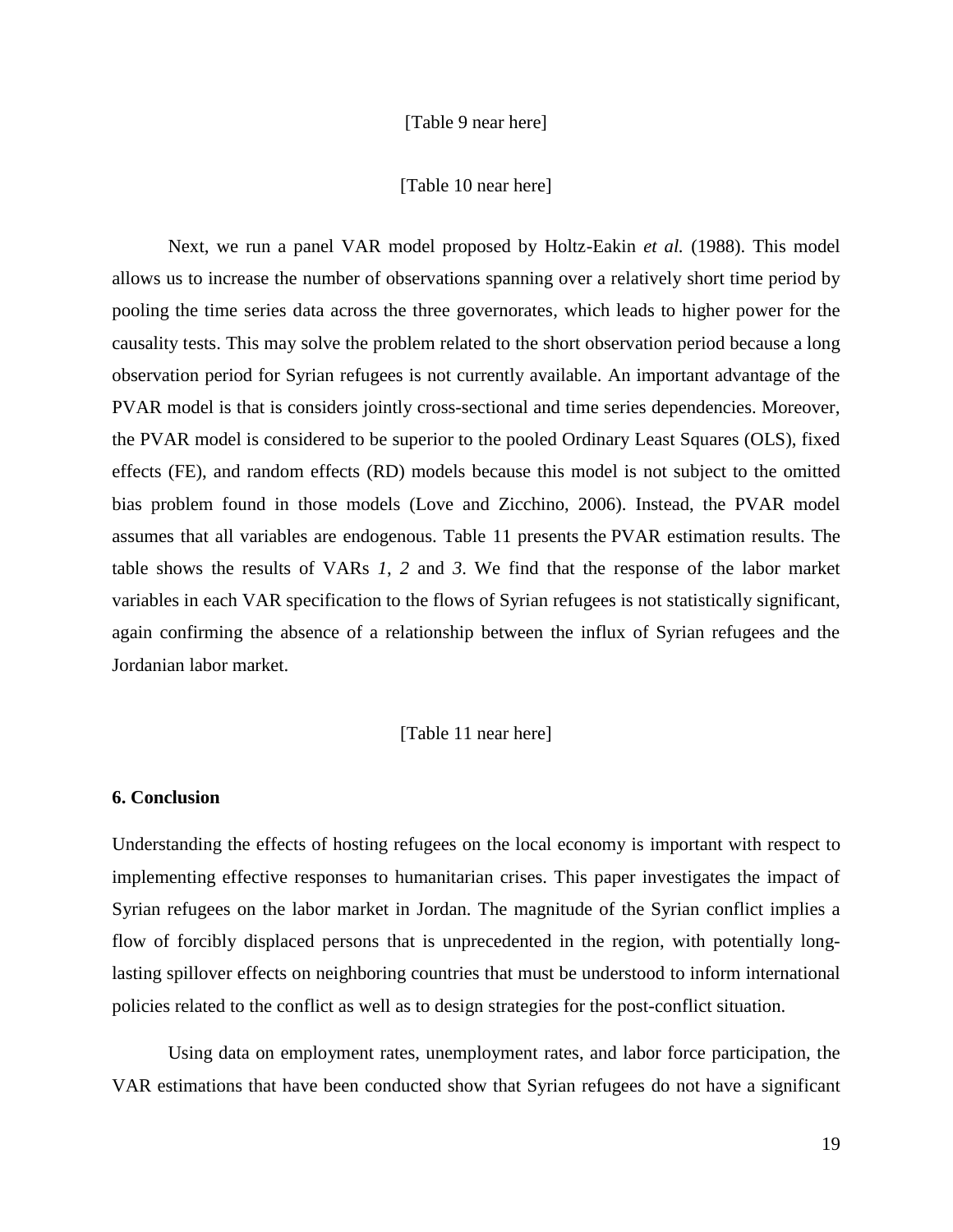impact on the labor market in Jordan. This main result holds against a set of robustness checks. Specifically, the absence of a relationship between an influx of Syrian refugees and labor market outcomes in Jordan is also found when running the model by governorate and when using an alternative empirical specification based on a panel VAR model. Evidence from the impulse response functions suggests the possibility that employment and labor force participation rates exert negative and borderline effects on Syrian refugees, which may indicate that the host society is not creating employment opportunities for refugees.

Among alternative explanations to these results, one could include the possibility that i) host countries are taking additional measures to prohibit firms from hiring these refugees, ii) refugees are forced to work in the informal sector, which does not require work permits, iii) forced refugees are located in border regions and camps with tight movement restrictions, and iv) refugees have low skills that are not suited to the jobs available in the host countries. The absence of evidence on the impact of Syrian refugees on the labor market in Jordan could also be related to the wide literature estimating the impact of immigration on the host country's labor market. Empirical studies conclude that immigrants exert a modest impact on labor market outcomes of native-born workers. Evidence from this literature suggests that immigrants and native-born workers indeed appear to be imperfect substitutes.

Constraints on data availability for all governorates of Jordan in addition to insufficient proxies for economic activity limited the testing to three governorates only (Amman, Irbid and Zarqa). However, these governorates represent the three largest cities in Amman, comprising 71.4% of the total population. Exposure to the influx of Syrian refugees is highest in Irbid (29% of urban refugees) because it is situated in the north, where the country shares common borders with war-torn Syria. Amman, the political and commercial capital, is home to the highest population and currently hosts the largest percentage of urban refugees (32%). These governorates thus characterize the forces that this paper seeks to capture.

Nonetheless, the gravity of the humanitarian crisis, and the negative socio-economic impact of such an alarming exodus, must not be underestimated. International aid to Jordan is still crucial in facing the increasing burdens of the presence of Syrian refugees in the Kingdom to address the additional demand for electricity, water, and public services. As more data become available, including detailed micro-level data, further studies must be conducted to have longer-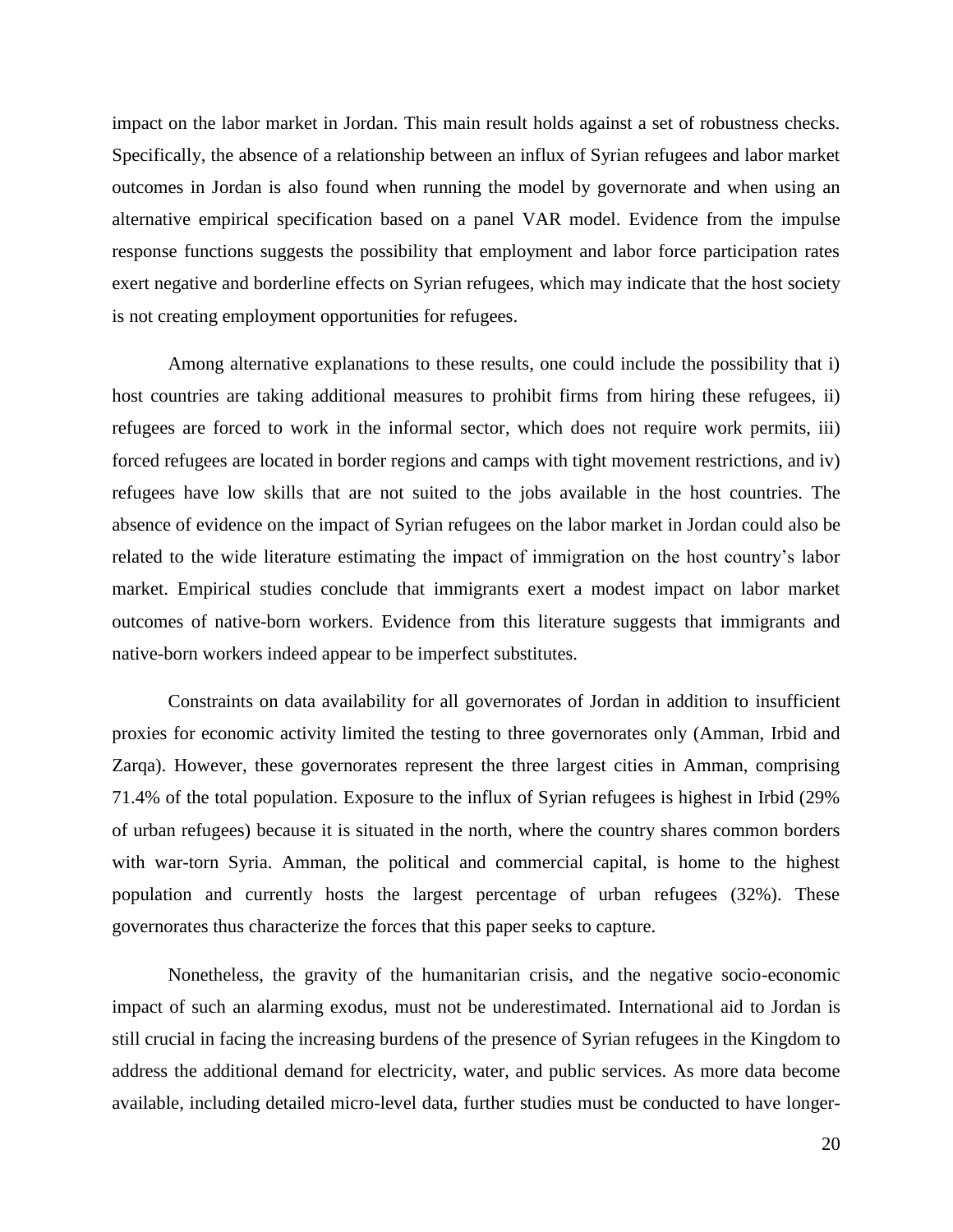term assessments of the employment conditions in Jordan, allowing for more variation across time and for some potential shocks over the period covered. By the same token, it would be interesting if future research examined employment outcomes by sector. One can argue that the labor market in Jordan is stratified by national origin (natives, immigrants, and refugees) and that an overall analysis of the labor market might suppress the relations that the refugee influx has in some specific sectors of the labor market, particularly those at the bottom of the labor structure. Finally, it would be interesting for future research to examine the impact of Syrian refugees on the other neighboring countries, i.e., Lebanon, Turkey and Iraq.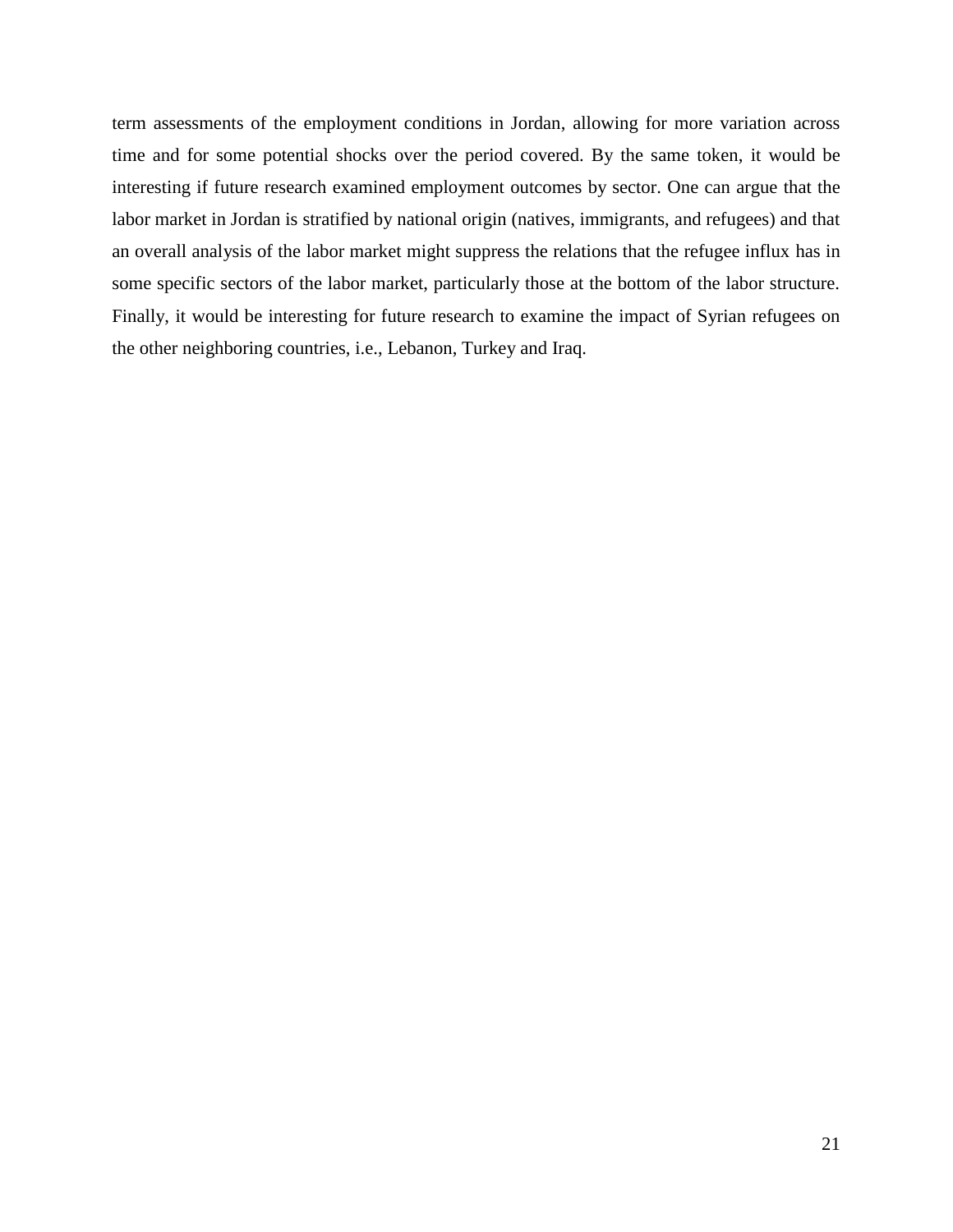#### **References**

Alix-Garcia, J. and Saah, D. 2010. "The effect of refugee inflows on host communities: Evidence from Tanzania." *The World Bank Economic Review* 24 (1): 148–170.

Arthur, J.A. 1991. "Interregional migration of labor in Ghana, West Africa: Determinants, consequences and policy intervention." *Review of Black Political Economy* 20 (2): 89–103.

Bah, A. 2013. "Civil conflicts as a constraint to regional economic integration in Africa." *Defence and Peace Economics* 24 (6): 521–534.

Baez, J. 2011. "Civil wars beyond their borders: The human capital and health consequences of hosting refugees." *Journal of Development Economics* 96 (2): 391–408.

Baumohl, B. 2012. *The Secrets of Economic Indicators: Hidden Clues to Future Economic Trends and Investment Opportunities*." New Jersey: FT Press.

Boubtane, E., Coulibaly, D. and Rault, C. 2013a. "Immigration, growth, and unemployment: panel VAR evidence from OECD countries." *LABOUR* 27 (4): 399–420.

Boubtane, E., Coulibaly, D. and Rault, C. 2013b. "Immigration, unemployment and GDP in the host country: Bootstrap panel Granger causality analysis on OECD countries." *Economic Modelling* 33: 399–420.

Borjas, G. 2003. "The labor demand curve is downward sloping: Reexamining the impact of immigration on the labor market." *Quarterly Journal of Economics* 118 (4): 1335–1374.

Calderón, V. and Ibañez, A.M. 2009. "Labor Market Effects of Migration-Related Supply Shocks: Evidence from Internally Displaced Populations in Colombia." *MICROCON Research Working Paper No.14*.

Calderón, V., Gáfaro, M. and Ibáñez, A.M. 2011. "Forced Migration, Female Labour Force Participation, and Intra-household Bargaining: Does Conflict Empower Women?" *MICROCON Research Working Paper No. 56*.

Chambers, R. 1986. "Hidden losers? The impact of rural refugees and refugee programs on poorer hosts." *International Migration Review* 20 (2): 245–263.

Chatty, D. and Marfleet, P. 2013. "Conceptual problems in forced migration." *Refugee Survey Quarterly* 32 (2): 1–13.

Chaulia, S.S. 2003. "The politics of refugee hosting in Tanzania: From open door to unsustainability, insecurity and receding receptivity." *Journal of Refugee Studies* 16 (2): 147– 166.

Chiswick, B.R. 1978. "The effect of americanization on the earnings of foreign-born Men." *Journal of Political Economy* 86 (5): 897–921.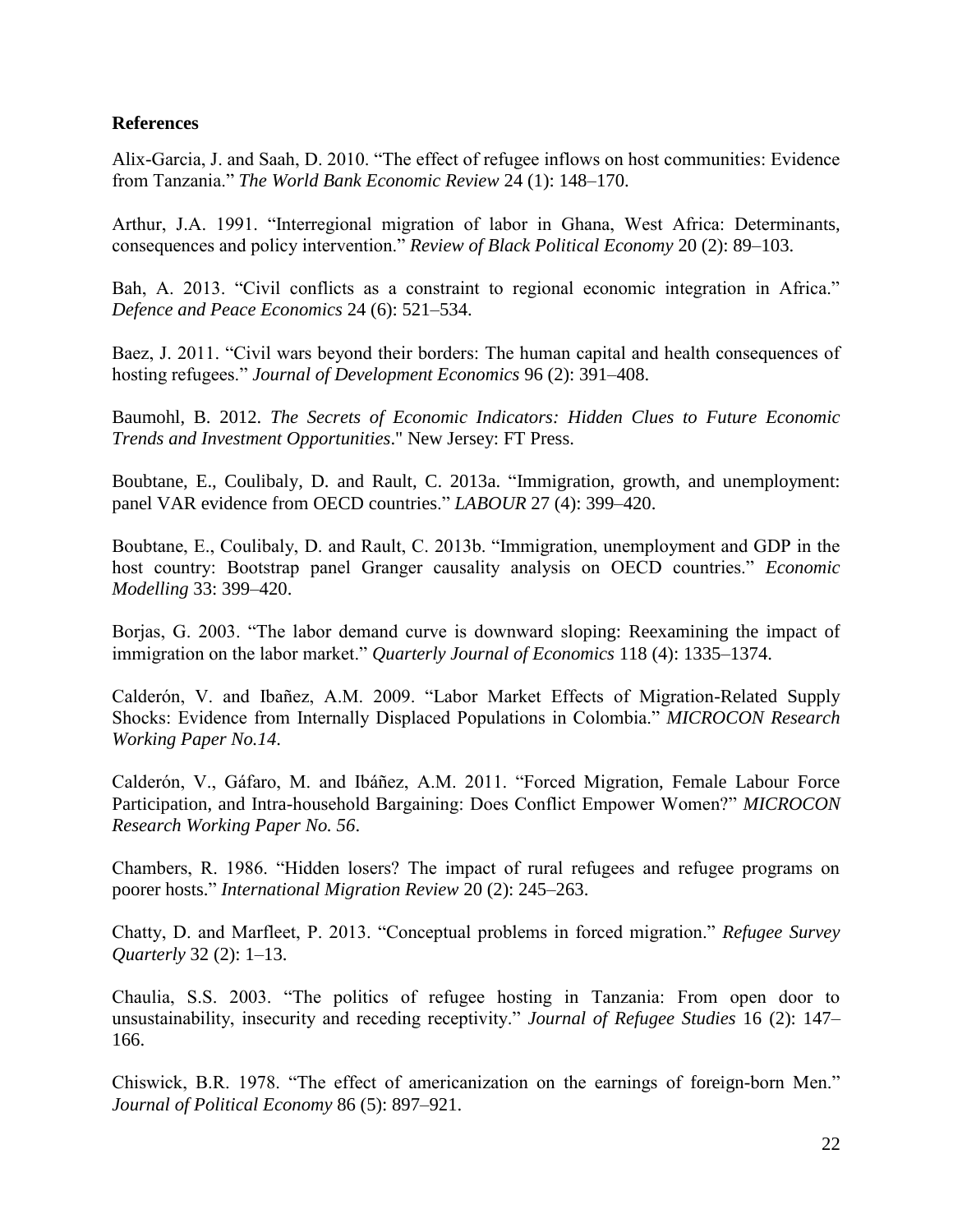Chiswick, B.R. 1986. "Is the new immigration less skilled than the old?" *Journal of Labor Economics* 4 (2): 168–192.

Damette, O. and Fromentine, V. 2013. "Migration and labour markets in OECD countries: a panel cointegration approach." *Applied Economics* 45 (16): 2295–2304.

D'Amuri, F., Gianmarco, O. and Giovanni, P. 2010. "The labor market impact of immigration in Western Germany in the 1990's." *European Economic Review* 54 (4): 550–570.

De Groot, O.J. 2010. "The spill-over effects of conflict on economic growth in neighboring countries in Africa." *Defence and Peace Economics* 21 (2): 149–164.

Friedberg, R.M. and Hunt, J. 1995. "The impact of immigration on host country wages, employment and growth." *Journal of Economic Perspectives* 9 (2): 23–44.

Gomez, M.P., Christensen, A., Araya, Y.Y. and Harild, N. 2010. "The Impacts of Refugees on Neighboring Countries: A Development Challenge." World Development Report No. 2011, The World Bank.

Hein, J. 1993. "Refugees, immigrants, and the state." *Annual Review of Sociology* 19**:** 43–59.

Holtz-Eakin, D., Newey, W. and Rosen, H. 1988. "Estimating Vector Autoregression with panel data." *Econometrica* 56 (6): 1371–1395.

Im K.S, Pesaran M.H. and Shin, Y. 2003. "Testing for unit roots in heterogeneous panels." *Journal of Econometrics* 115 (1): 53–74.

Kondylis, F. 2010. "Conflict displacement and labor market outcomes in post-war Bosnia and Herzegovina." *Journal of Development Economics* 93 (2): 235–248.

Love, I. and Zicchino, L. 2006 "Financial development and dynamic investment behavior: Evidence from panel VAR." *The Quarterly Review of Economics and Finance* 46 (2): 190–210.

Lozi, B. 2013. "The effect of refugees on host country economy, evidence from Jordan*.*" *Interdisciplinary Journal of Contemporary Research in Business* 5 (3): 114–126.

Lucas, R.E.B. 2006. "Migration and economic development in Africa: A review of evidence." *Journal of African Economie*s 15 (2): 337–395.

Maddala, G.S. and Wu, S. 1999. "A comparative study of unit root tests with panel data and new simple test." *Oxford Bulletin of Economics and Statistics* 61 (S1): 631–652.

Manacorda, M., Manning, A. and Wadsworth, J. 2012. "The impact of immigration on the structure of wages: Theory and evidence from Britain." *Journal of the European Economic Association* 10 (1): 120–151.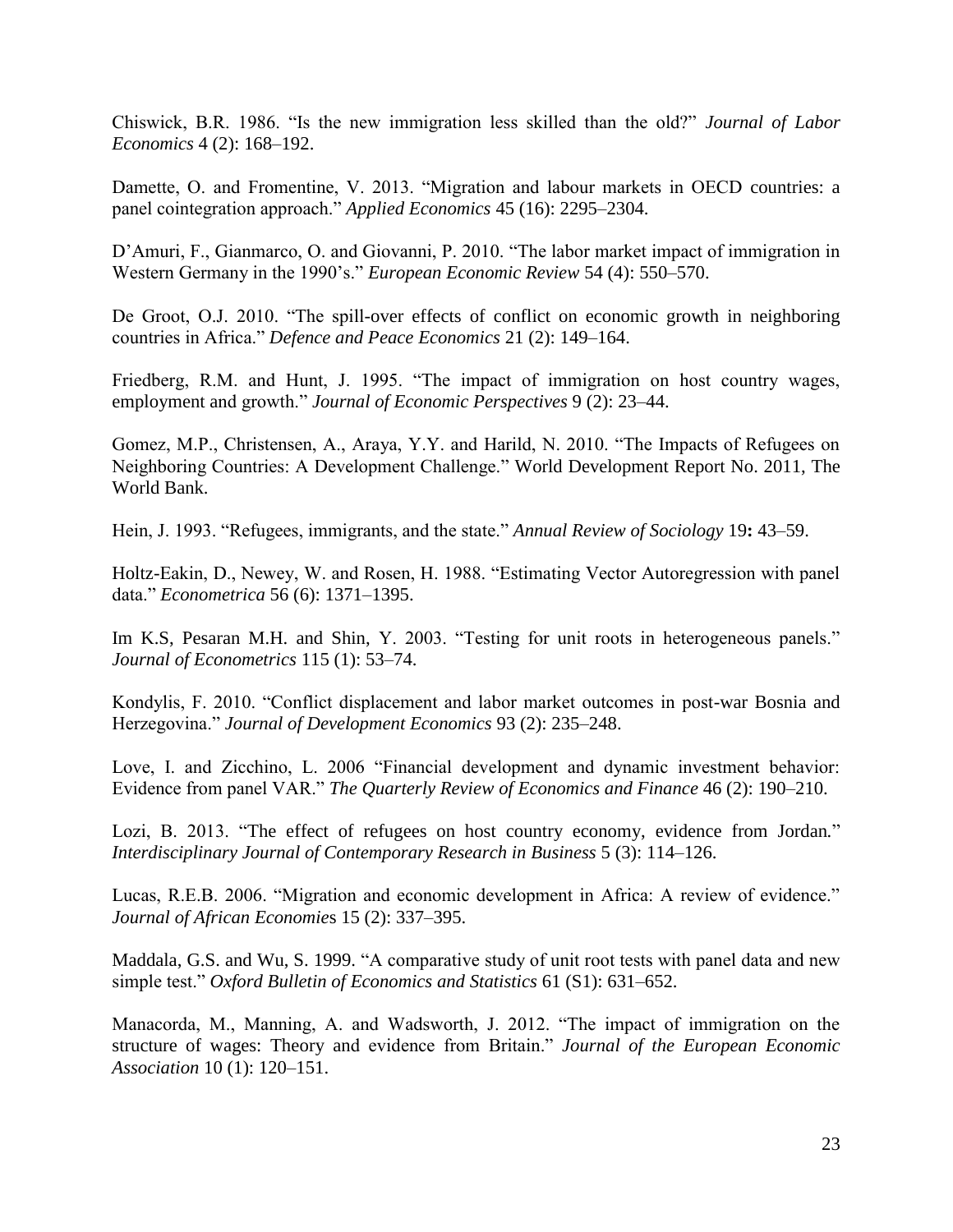Marr, W.L. and Siklos, P.L. 1994. "The link between immigration and unemployment in Canada." *Journal of Policy Modeling* 16(1): 1–25.

Mason, E. 2000. "Forced migration studies: Surveying the reference landscape." *Libri* 50: 241– 251.

Mayer, C.J. and Somerville, C.T. 2000. "Residential construction: Using the urban growth model to estimate housing supply." *Journal of Urban Economics* 48 (1): 85–109.

Maystadt, J.-F. and Verwimp, P. 2014. "Winners and losers among a refugee-hosting population." *Economic Development and Cultural Change* 62 (4): 769–809.

Moore, W. and Shellman, S. 2004. "Fear of persecution: Forced migration, 1952–1995." *Journal of Conflict Resolution* 48 (5): 723–45.

Murdoch, J. and Sandler, T. (2002) Civil wars and economic growth: A regional comparison. *Defence and Peace Economics* 13 (6): 451–464.

Olwan, M. andShiyab, A. 2012. "Forced Migration of Syrians to Jordan: An Exploratory Study*.*" Migration Policy Center Research Report No. 6.

Ottaviano, G. and Peri, G. 2012. "Rethinking the effects of immigration on wages." *Journal of the European Economic Association* 10 (1): 152–197.

Reuveny, R., Mihalache-O'Keef, A.S. and Li, Q. 2010. "The effect of warfare on the environment." *Journal of Peace research* 47 (6): 749–761.

Ruist, J. 2013. "The Labor Market Impact of Refugee Immigration in Sweden 1999-2007." Linnaeus Center for Integration Studies Working Paper No. 1.

Ruiz, I.and Vargas-Silva, C. 2013. "Economics of forced migration." *Journal of Development Studies* 49 (6): 772–784.

Saif, I. and DeBartolo, D. 2007. "The Iraq War's Impact on Growth and Inflation in Jordan*."*  Center for Strategic Studies, University of Jordan.

Schmeidl, S. 1997. "Exploring the causes of forced migration: A pooled time-series analysis, 1971–1990." *Social Science Quarterly* 78 (2): 284–308.

Sims, C.A. 1980. "Macroeconomics and Reality." *Econometrica* 48 (1): 1–48.

Whitaker, B.E. 2002. "Refugees in Western Tanzania: The distribution of burdens and benefits among local hosts." *Journal of Refugee Studies* 15 (4): 339–358.

Zetter, R. and Deikun, G. 2010. "Meeting humanitarian challenges in urban areas." *Forced Migration Review* 34: 5-7.

Zetter, R. 2012. "Are refugees an economic burden or benefit?" *Forced Migration Review* 41: 50–52.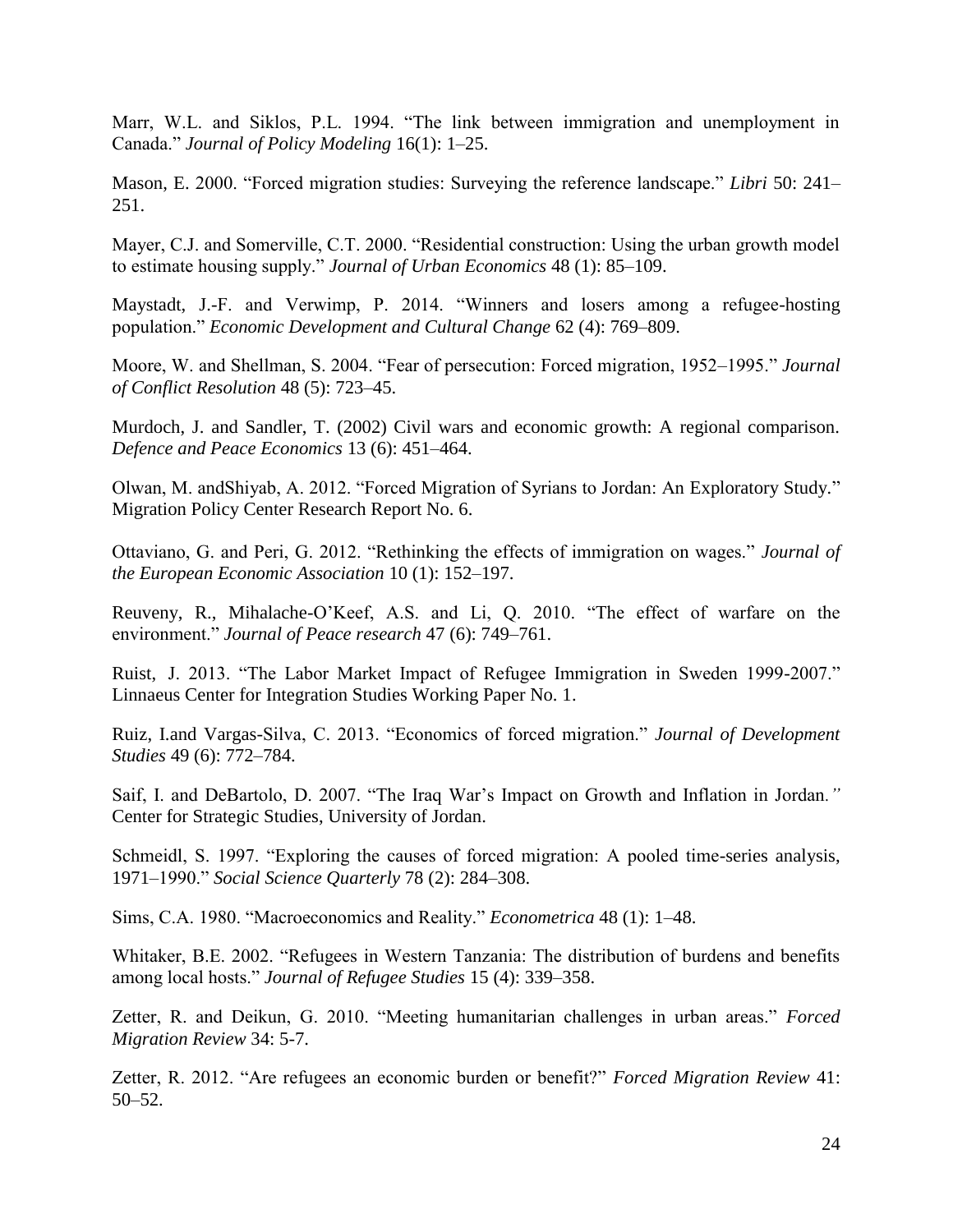#### **Tables**

#### Table 1 Costs incurred by the government of Jordan in response to the influx of Syrian refugees **Type of Public Service Cost**

| US\$ 877 (annually/per student enrolled) |
|------------------------------------------|
| US\$ 1,195 (annually/per student         |
| enrolled)                                |
| US\$ 874 (annually/per patient)          |
| US\$ 197,000 (per bed)                   |
|                                          |
| US\$ 102.30 (annually/per person)        |
| US\$ 115.80 (annually/per person)        |
|                                          |
|                                          |

*Source:* Impact of Hosting Syrian Refugees, Ministry of Planning and International Cooperation, 2013.

Table 2 Registered Syrian refugees and estimates of active labor force in the highly affected governorates, 2014

|        | <b>Jordanian</b>  | <b>Registered</b> | <b>Refugee</b> | <b>Active Labor Force</b> |                          |
|--------|-------------------|-------------------|----------------|---------------------------|--------------------------|
|        | <b>Population</b> | <b>Refugees</b>   | <b>Density</b> | <b>Jordanians</b>         | <b>Syrian Refugees</b>   |
| Amman  | 2,473,400         | 164,297           | 0.067          | 604,897                   | 41,426                   |
| Irbid  | 1,137,100         | 139,716           | 0.115          | 292,325                   | 35,690                   |
| Zarqa  | 951,800           | 66,624            | 0.073          | 202,843                   | 14,063                   |
| Total  | 4,562,300         | 370,637           |                | 1,100,065                 | 91,179                   |
| Jordan | 6,388,000         | 604,868           | 0.095          | -                         | $\overline{\phantom{0}}$ |

*Source:* Needs Assessment Review of the Impact of the Syrian Crisis on Jordan, Ministry of Planning and International Cooperation and United Nations, 2013 and UNHCR, 2014.

|           | Unemployment $(\%)$ | Employment $(\%)$ | Labor force participation $(\%)$ |  |  |  |  |  |
|-----------|---------------------|-------------------|----------------------------------|--|--|--|--|--|
| Mean      | 2.6                 | 34.2              | 39.1                             |  |  |  |  |  |
| Maximum   | 14.3                | 35.8              | 41.2                             |  |  |  |  |  |
| Minimum   | 10.8                | 32.5              | 37.3                             |  |  |  |  |  |
| Std. Dev. | 9.8                 | 07                | በ ዓ                              |  |  |  |  |  |

Table 3 Summary statistics of labor market variables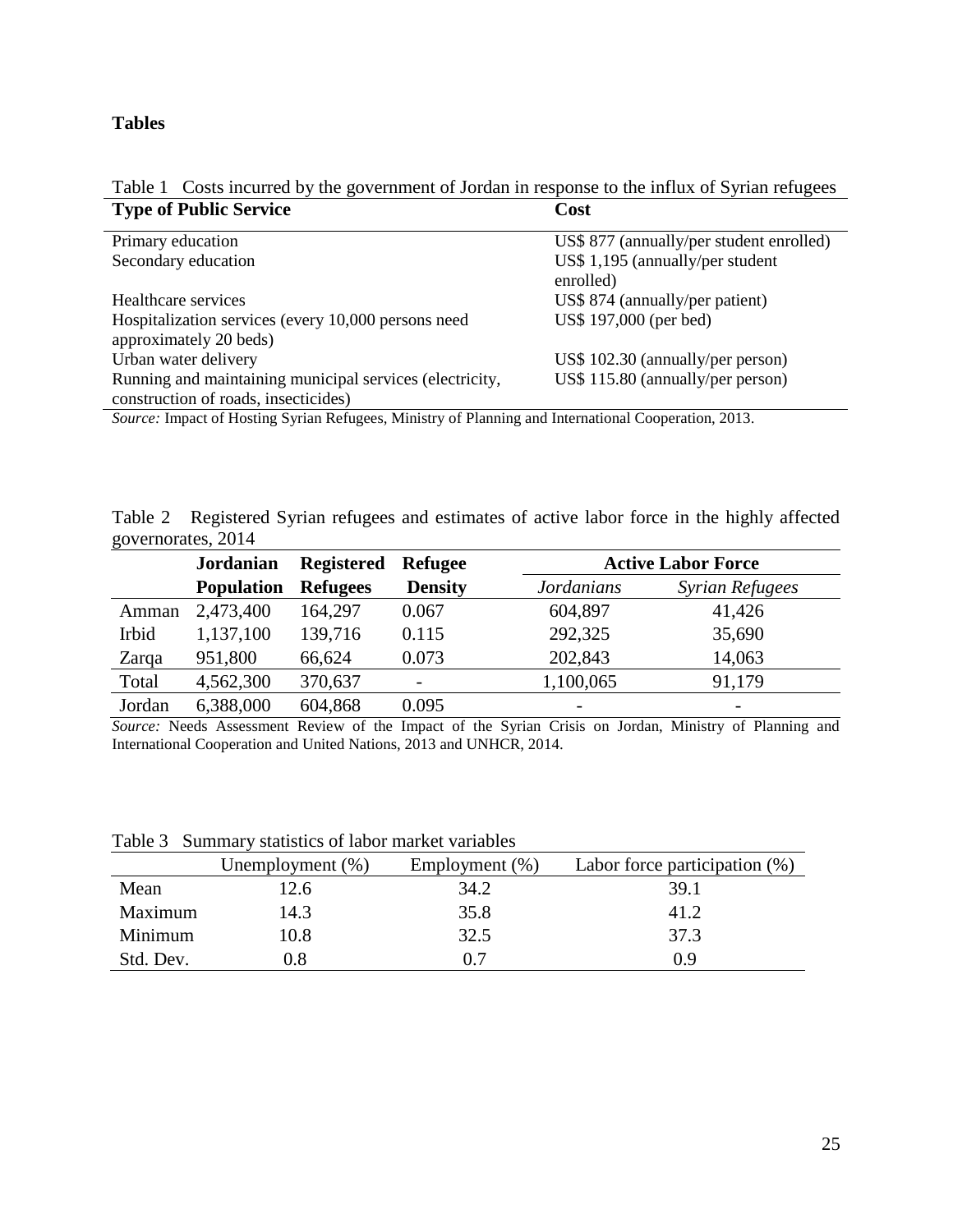| raone i restatore changer causai relationships |                        |  |  |  |  |
|------------------------------------------------|------------------------|--|--|--|--|
| Causal flow                                    | Null hypotheses        |  |  |  |  |
| $(1) ECON \rightarrow SYR$                     | all $\lambda_i = 0$    |  |  |  |  |
| $(2) L \rightarrow SYR$                        | all $\delta_{ii} = 0$  |  |  |  |  |
| $(3) SYR \rightarrow ECON$                     | all $\alpha_{2i} = 0$  |  |  |  |  |
| $(4) L \rightarrow ECON$                       | all $\delta_{2i} = 0$  |  |  |  |  |
| $(5)$ SYR $\rightarrow$ L                      | all $\alpha_{3i} = 0$  |  |  |  |  |
| $(6) ECON \rightarrow L$                       | all $\lambda_{3i} = 0$ |  |  |  |  |
|                                                |                        |  |  |  |  |

Table 4Testable Granger causal relationships

Table 5 Unit root tests of variables in levels

|                  |             | $H_0$ : Variable has unit root |                           |                 |  |  |  |
|------------------|-------------|--------------------------------|---------------------------|-----------------|--|--|--|
| <i>Variables</i> | ADF test    | PP test                        | Im, Pesaran and Shin test | ADF-Fisher test |  |  |  |
| <i>SYR</i>       | $0.0020***$ | $0.0000$ ***                   | $0.0001***$               | $0.0005***$     |  |  |  |
| <i>ECON</i>      | $0.0010***$ | $0.0030***$                    | $0.0001$ ***              | $0.0001***$     |  |  |  |
| <b>UNEMP</b>     | $0.0000***$ | $0.0000***$                    | $0.0043***$               | $0.0122**$      |  |  |  |
| <b>EMP</b>       | $0.0000***$ | $0.0000***$                    | $0.0004***$               | $0.0016***$     |  |  |  |
| <i>LFORCE</i>    | $0.0000***$ | $0.0000***$                    | $0.0001***$               | $0.0005***$     |  |  |  |

*Notes:* Figures in brackets represent *p*-values. \*\*\* indicates rejection of the null hypothesis at the 1% level. \*\* indicates rejection at the 5% level. \* indicates rejection at the 10% level.

Table 6 VAR residual tests

|                                           | LM Test <sup><math>\dagger</math></sup><br>$H_0$ : No serial correlation |        | Jarque-Bera <sup>‡</sup><br>$H_0$ : Normal |            | White Test <sup><math>\ddagger</math></sup> |        |
|-------------------------------------------|--------------------------------------------------------------------------|--------|--------------------------------------------|------------|---------------------------------------------|--------|
|                                           |                                                                          |        |                                            |            | $H_0$ : No heteroscedasticity               |        |
| Ordering VAR                              | <b>Stat</b>                                                              | Prob.  | <b>Stat</b>                                | Prob.      | Stat.                                       | Prob.  |
| VAR <sub>1</sub> : SYR, ECON, UNEM        | 10.9275                                                                  | 0.2807 | 3.4970                                     | 0.7443     | 4.3000                                      | 0.1381 |
| VAR <sub>2</sub> : SYR, ECON, EMP         | 11.0032                                                                  | 0.2754 | 11.4230                                    | $0.0761*$  | 1.2100                                      | 0.2713 |
| <i>VAR<sub>3</sub>: SYR, ECON, LFORCE</i> | 7.9553                                                                   | 0.5386 | 7.95530                                    | $0.0191**$ | 0.9600                                      | 0.3273 |

*Notes:* † For each VAR estimated we only consider the LM-Stat and probability of the first lag length. ‡ We only consider the joint test and not each component individually. \*\*\* indicates rejection of the null hypothesis at the 1% level. \*\* indicates rejection at the 5% level. \* indicates rejection at the 10% level.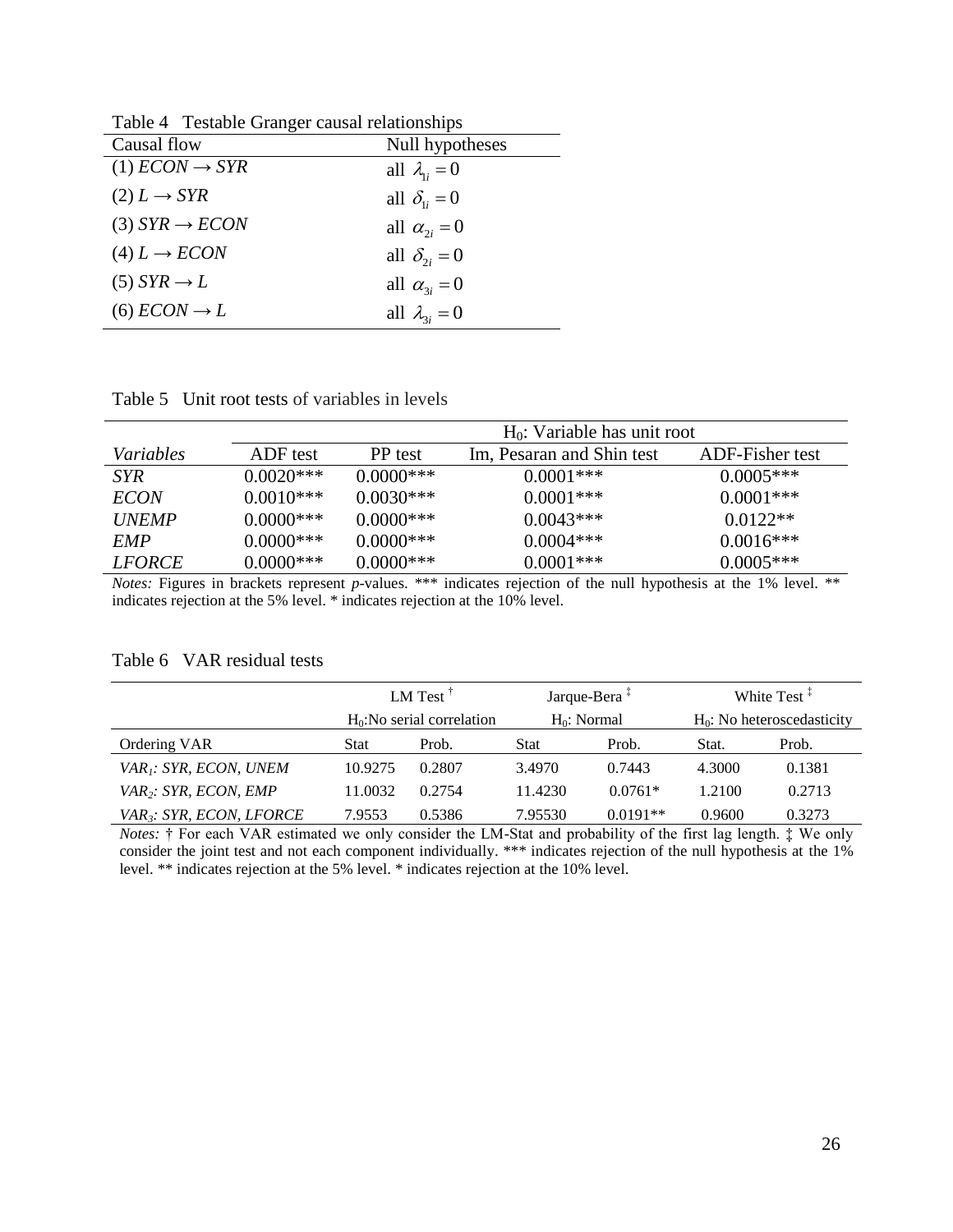### Table 7 Granger causality tests

|                                        | $VAR1$ :        |            | $VAR2$ :   |                | $VAR_3$ :  |                   |
|----------------------------------------|-----------------|------------|------------|----------------|------------|-------------------|
|                                        | SYR, ECON, UNEM |            |            | SYR, ECON, EMP |            | SYR, ECON, LFORCE |
|                                        | Chi-square      |            | Chi-square |                | Chi-square |                   |
|                                        | statistic       | $p$ -value | statistic  | $p$ -value     | statistic  | $p$ -value        |
| <b>Null hypotheses</b>                 |                 |            |            |                |            |                   |
|                                        |                 |            |            |                |            |                   |
| <i>ECON</i> does not Granger cause SYR | 0.4994          | 0.4800     | 0.4082     | 0.5230         | 0.0386     | 0.8440            |
| L does not Granger cause SYR           | 2.6743          | 0.1020     | 19.2300    | 0.6832         | 10.8490    | $0.0010***$       |
| SYR does not Granger cause ECON        | 0.0001          | 0.9940     | 0.2809     | 0.5960         | 0.0955     | 0.7570            |
| L does not Granger cause ECON          | 0.5476          | 0.4590     | 2.6704     | 0.1020         | 2.1737     | 0.1400            |
|                                        |                 |            |            |                |            |                   |
| SYR does not Granger cause L           | 1.9055          | 0.1670     | 0.0045     | 0.9460         | 0.5892     | 0.4430            |
| <i>ECON</i> does not Granger cause L   | 1.5531          | 0.2130     | 2.8702     | 0.1900         | 1.1258     | 0.2890            |

Notes: \*\*\* indicates rejection of the null hypothesis at the 1% level. \*\* indicates rejection at the 5% level. \* indicates rejection at the 10% level.

Table 8 Granger causality tests (Sample: Amman governorate)

|                                                                                | $VAR_1$ :        |                     | $VAR2$ :         |                     | $VAR3$ :         |                     |  |
|--------------------------------------------------------------------------------|------------------|---------------------|------------------|---------------------|------------------|---------------------|--|
|                                                                                | SYR, ECON, UNEM  |                     |                  | SYR, ECON, EMP      |                  | SYR, ECON, LFORCE   |  |
|                                                                                | Chi-square       |                     | Chi-square       |                     | Chi-square       |                     |  |
|                                                                                | statistic        | $p$ -value          | statistic        | $p$ -value          | statistic        | $p$ -value          |  |
| <b>Null hypotheses</b>                                                         |                  |                     |                  |                     |                  |                     |  |
| <i>ECON</i> does not Granger cause <i>SYR</i><br>L does not Granger cause SYR  | 3.6197<br>0.1556 | $0.0570*$<br>0.6930 | 3.4910<br>0.3208 | $0.0620*$<br>0.5710 | 3.6688<br>0.1657 | $0.0550*$<br>0.6840 |  |
| SYR does not Granger cause <i>ECON</i><br>L does not Granger cause <i>ECON</i> | 0.4460<br>0.0017 | 0.5040<br>0.9680    | 1.3227<br>0.8330 | 0.2500<br>0.3610    | 2.3020<br>1.7549 | 0.1290<br>0.1850    |  |
| SYR does not Granger cause L<br><i>ECON</i> does not Granger cause L           | 0.0665<br>0.3109 | 0.7960<br>0.5770    | 0.9196<br>2.0848 | 0.3380<br>0.1490    | 1.5614<br>1.6529 | 0.2110<br>0.1990    |  |

*Notes:* \*\*\* indicates rejection of the null hypothesis at the 1% level. \*\* indicates rejection at the 5% level. \* indicates rejection at the 10% level.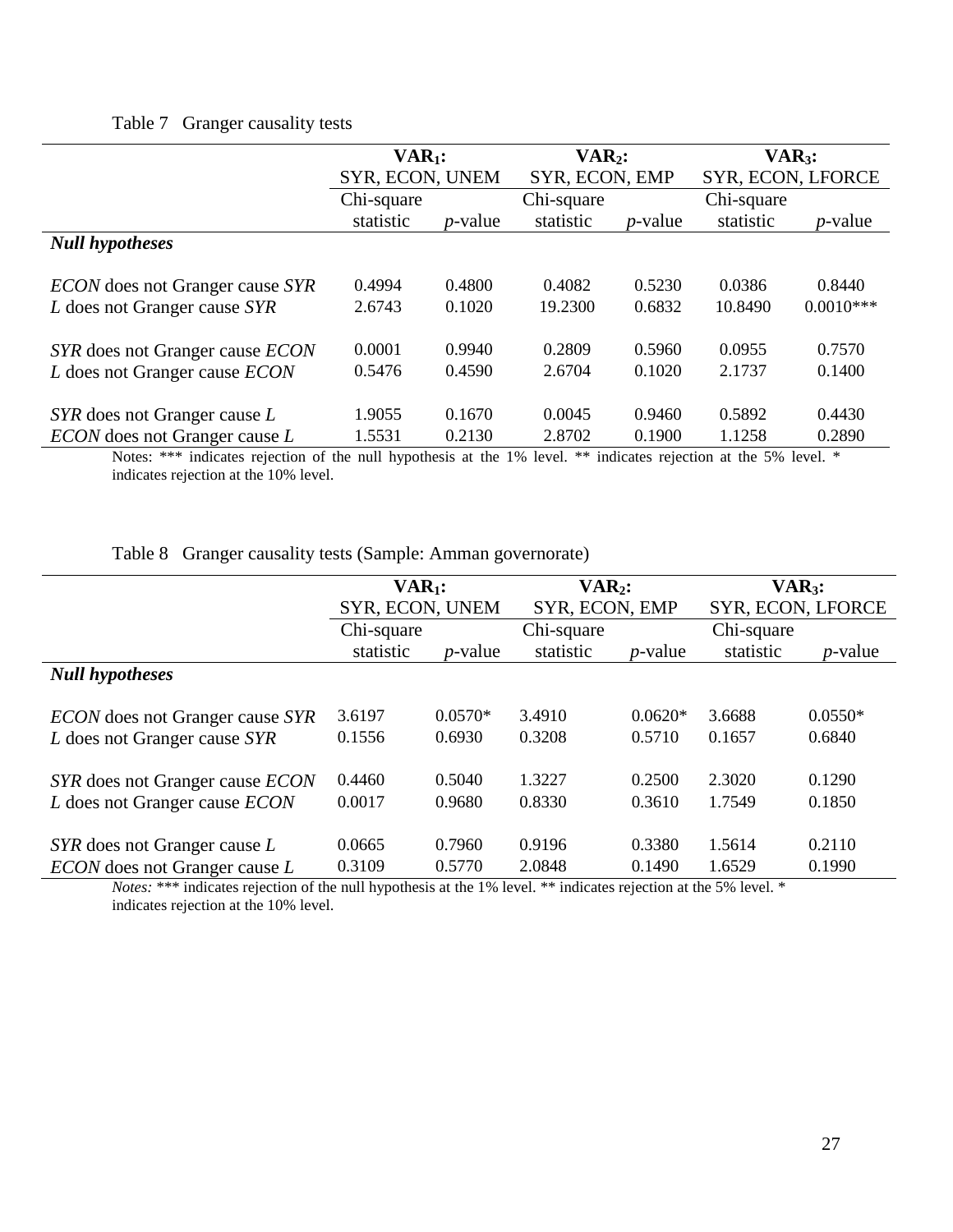Table 9 Granger causality tests (Sample: Irbid governorate)

|                                               | $VAR1$ :        |             | $VAR2$ :       |            | $VAR_3$ :         |            |
|-----------------------------------------------|-----------------|-------------|----------------|------------|-------------------|------------|
|                                               | SYR, ECON, UNEM |             | SYR, ECON, EMP |            | SYR, ECON, LFORCE |            |
|                                               | Chi-square      |             | Chi-square     |            | Chi-square        |            |
|                                               | statistic       | $p$ -value  | statistic      | $p$ -value | statistic         | $p$ -value |
| <b>Null hypotheses</b>                        |                 |             |                |            |                   |            |
| <i>ECON</i> does not Granger cause <i>SYR</i> | 5.1747          | $0.0230**$  | 2.4651         | 0.1160     | 2.5682            | 0.1090     |
| L does not Granger cause SYR                  | 3.9899          | $0.0460**$  | 0.0025         | 0.9600     | 0.5112            | 0.4750     |
| SYR does not Granger cause ECON               | 0.7101          | 0.3990      | 4.0851         | $0.0430**$ | 3.4975            | $0.0610*$  |
| L does not Granger cause ECON                 | 9.8442          | $0.0020***$ | 0.0023         | 0.9620     | 1.3509            | 0.2450     |
| SYR does not Granger cause L                  | 1.8185          | 0.1770      | 0.0313         | 0.8600     | 1.6587            | 0.1980     |
| <i>ECON</i> does not Granger cause L          | 3.2981          | $0.0690*$   | 1.8480         | 0.1740     | $0.0690*$         | 0.7930     |

*Notes:* \*\*\* indicates rejection of the null hypothesis at the 1% level. \*\* indicates rejection at the 5% level. \* indicates rejection at the 10% level.

|  |  | Table 10 Granger causality tests (Sample: Zarqa governorate) |  |  |  |
|--|--|--------------------------------------------------------------|--|--|--|
|--|--|--------------------------------------------------------------|--|--|--|

|                                               | $VAR1$ :        |              | $VAR2$ :       |            | $VAR3$ :          |                 |
|-----------------------------------------------|-----------------|--------------|----------------|------------|-------------------|-----------------|
|                                               | SYR, ECON, UNEM |              | SYR, ECON, EMP |            | SYR, ECON, LFORCE |                 |
|                                               | Chi-square      |              | Chi-square     |            | Chi-square        |                 |
|                                               | statistic       | $p$ -value   | statistic      | $p$ -value | statistic         | <i>p</i> -value |
| <b>Null hypotheses</b>                        |                 |              |                |            |                   |                 |
| <i>ECON</i> does not Granger cause <i>SYR</i> | .8088           | 0.1790       | 0.7824         | 0.3760     | 0.5826            | 0.4450          |
| L does not Granger cause SYR                  | 13.1940         | $0.0000$ *** | 0.5202         | 0.4710     | 0.0915            | 0.7620          |
| SYR does not Granger cause <i>ECON</i>        | 0.7948          | 0.3730       | 0.5307         | 0.4660     | 2.9454            | $0.0860*$       |
| L does not Granger cause <i>ECON</i>          | 2.6376          | 0.1040       | 0.1184         | 0.7310     | 2.2902            | 0.1300          |
| SYR does not Granger cause L                  | 0.0478          | 0.8270       | 1.7579         | 0.1850     | 0.6482            | 0.4210          |
| <i>ECON</i> does not Granger cause L          | 0.6789          | 0.4100       | 0.7341         | 0.3920     | 3.6792            | $0.0550*$       |

*Notes:* \*\*\* indicates rejection of the null hypothesis at the 1% level. \*\* indicates rejection at the 5% level. \* indicates rejection at the 10% level.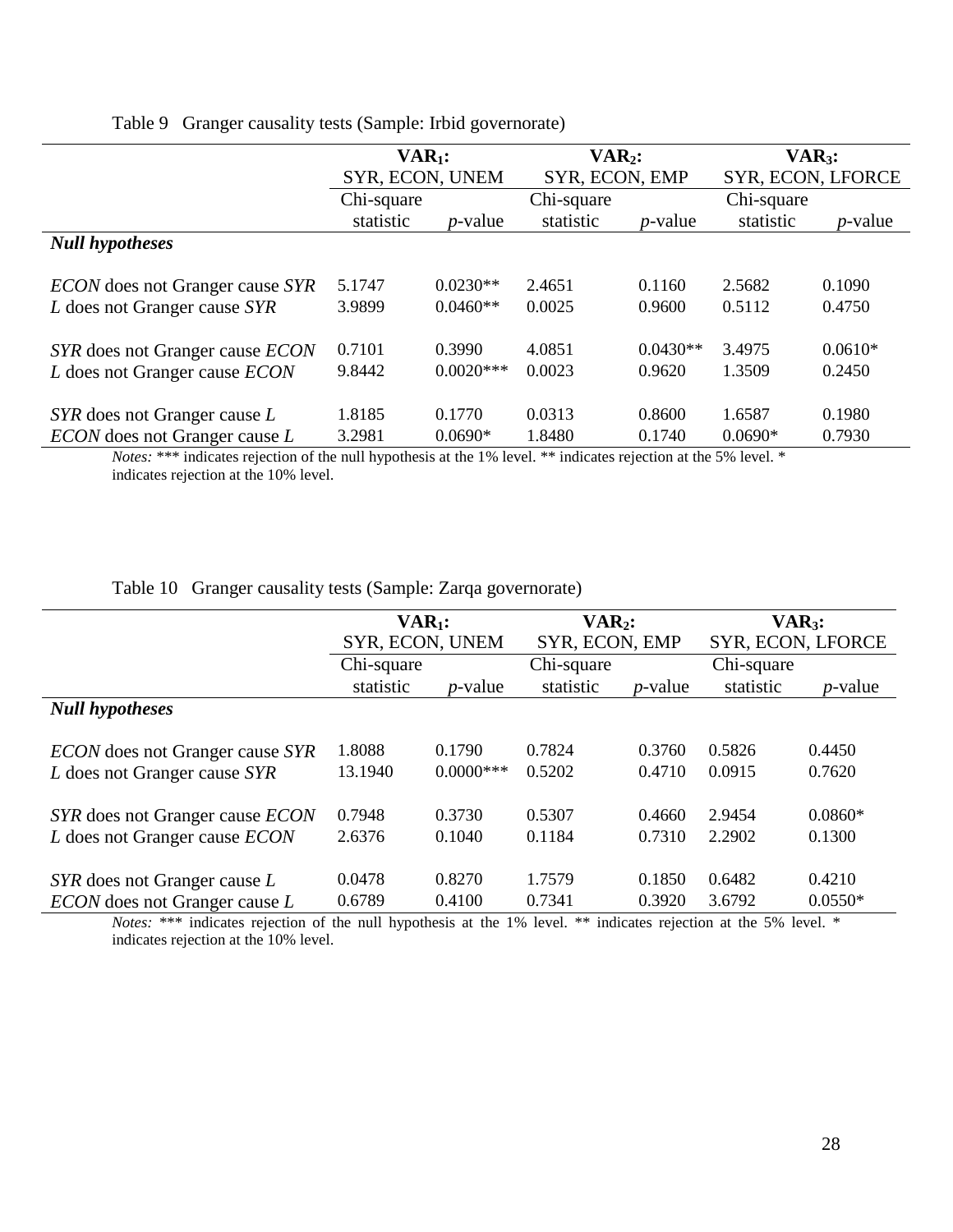| Response of      | Response to |             |               |
|------------------|-------------|-------------|---------------|
| VAR <sub>I</sub> | <b>SYR</b>  | <b>ECON</b> | <b>UNEMPL</b> |
| <b>SYR</b>       | $-1.9567$   | $-0.0016$   | 0.0201        |
|                  | (2.7291)    | (0.0017)    | (0.0265)      |
| <b>ECON</b>      | $-287.3172$ | 0.2671      | 4.9680        |
|                  | (704.3054)  | (0.7098)    | (10.9207)     |
| <b>UNEMPL</b>    | $-155.2264$ | $-0.1084$   | 1.2892        |
|                  | (269.2886)  | (0.1838)    | (2.8561)      |
|                  |             |             |               |
| VAR <sub>2</sub> | <b>SYR</b>  | <b>ECON</b> | <b>EMPL</b>   |
| <b>SYR</b>       | 3.4020      | 0.0014      | $-0.0341$     |
|                  | (5.6450)    | (0.0043)    | (0.0614)      |
| <b>ECON</b>      | 114.2548    | 0.3981      | $-1.2402$     |
|                  | (699.2702)  | (0.6181)    | (7.4599)      |
| <b>EMPL</b>      | 187.1251    | 0.1019      | $-1.8976$     |
|                  | (277.7811)  | (0.1895)    | (2.9517)      |
|                  |             |             |               |
| VAR <sub>3</sub> | <b>SYR</b>  | <b>ECON</b> | <b>LFORCE</b> |
| <b>SYR</b>       | 4.3895      | 0.0020      | $-0.0666$     |
|                  | (9.1524)    | (0.0064)    | (0.1428)      |
| <b>ECON</b>      | $-164.9383$ | 0.2587      | 3.0010        |
|                  | (512.6015)  | (0.6877)    | (8.3659)      |
| <b>LFORCE</b>    | 202.2825    | 0.1138      | $-3.1173$     |
|                  | (392.0009)  | (0.2593)    | (6.1115)      |

Table 11 Estimation results (Panel VAR)

*Notes:* Statistical significance: \*=10%; \*\*=5%; \*\*\*=1%. Robust standard errors are shown in parentheses.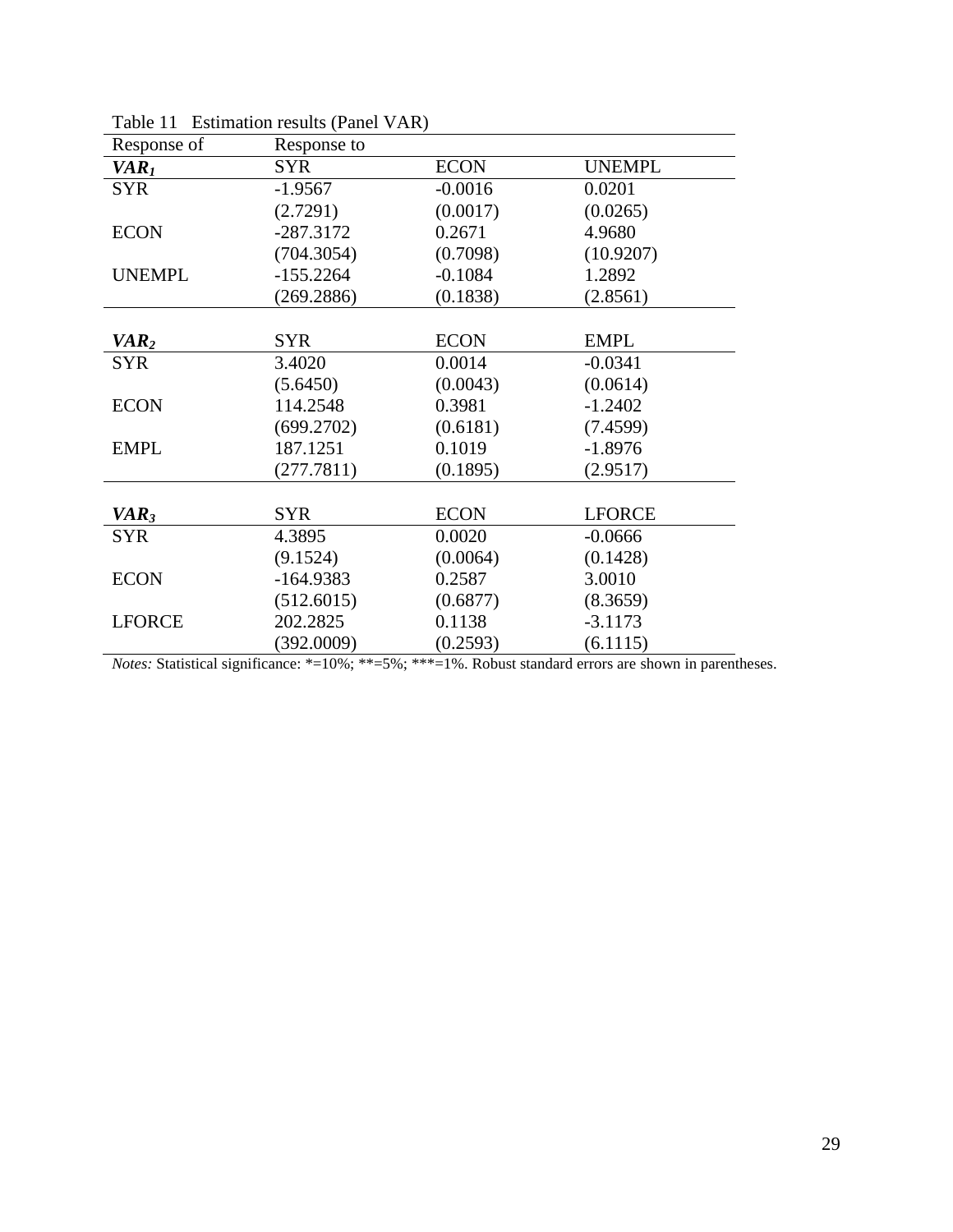### **Figures**



Figure 1 Border crossing and registration of Syrian refugees to Jordan *Source*: Syrian Refugees Living Outside Camps in Jordan, UNHCR, 2013.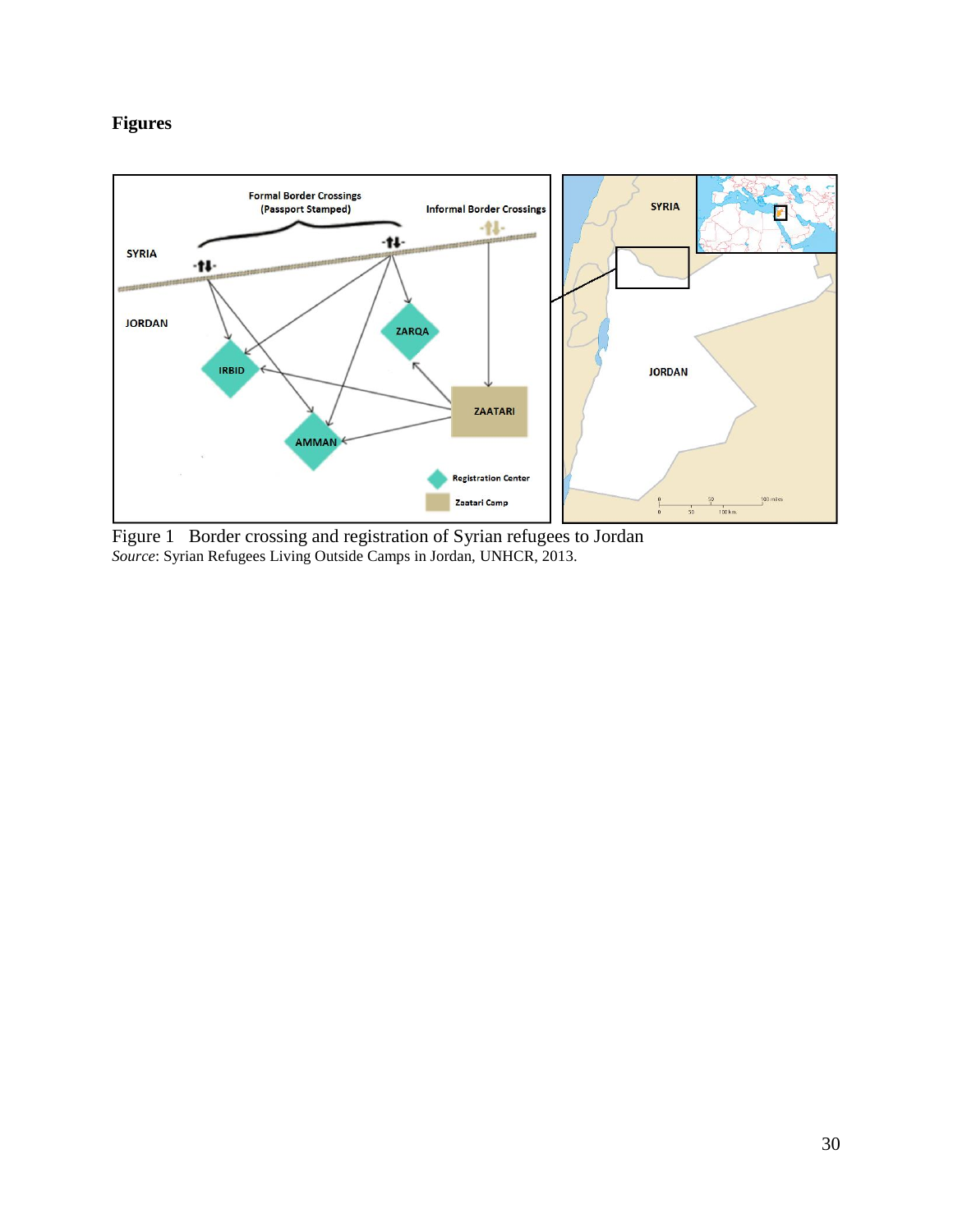

Figure 2 Impulse Response Function for VAR<sub>1</sub> (SYR, ECON, UNEMP)



Figure 3 Impulse Response Function for VAR<sub>2</sub> (SYR, ECON, EMP)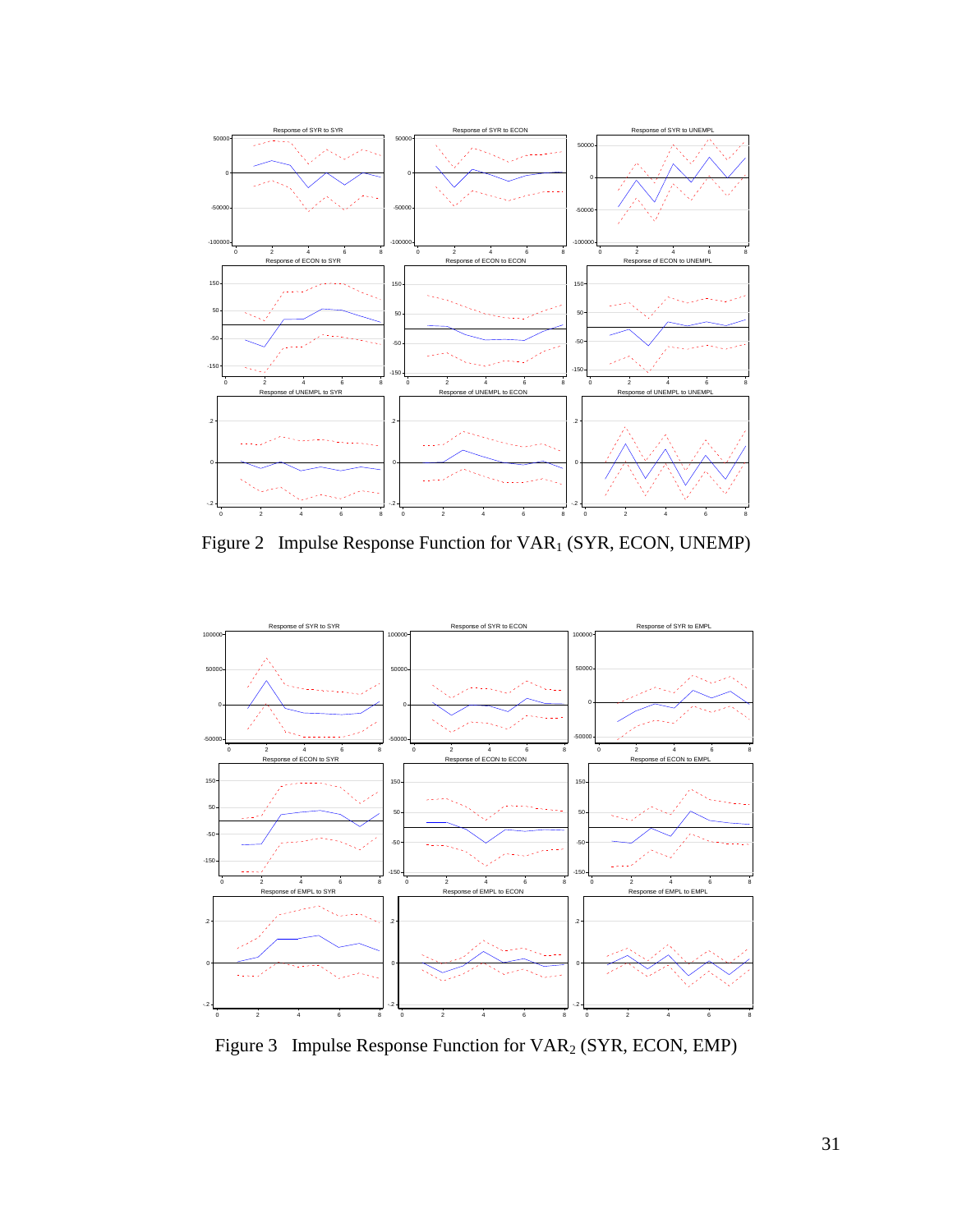

Figure 4 Impulse Response Function for VAR<sub>3</sub> (SYR, ECON, LFORCE)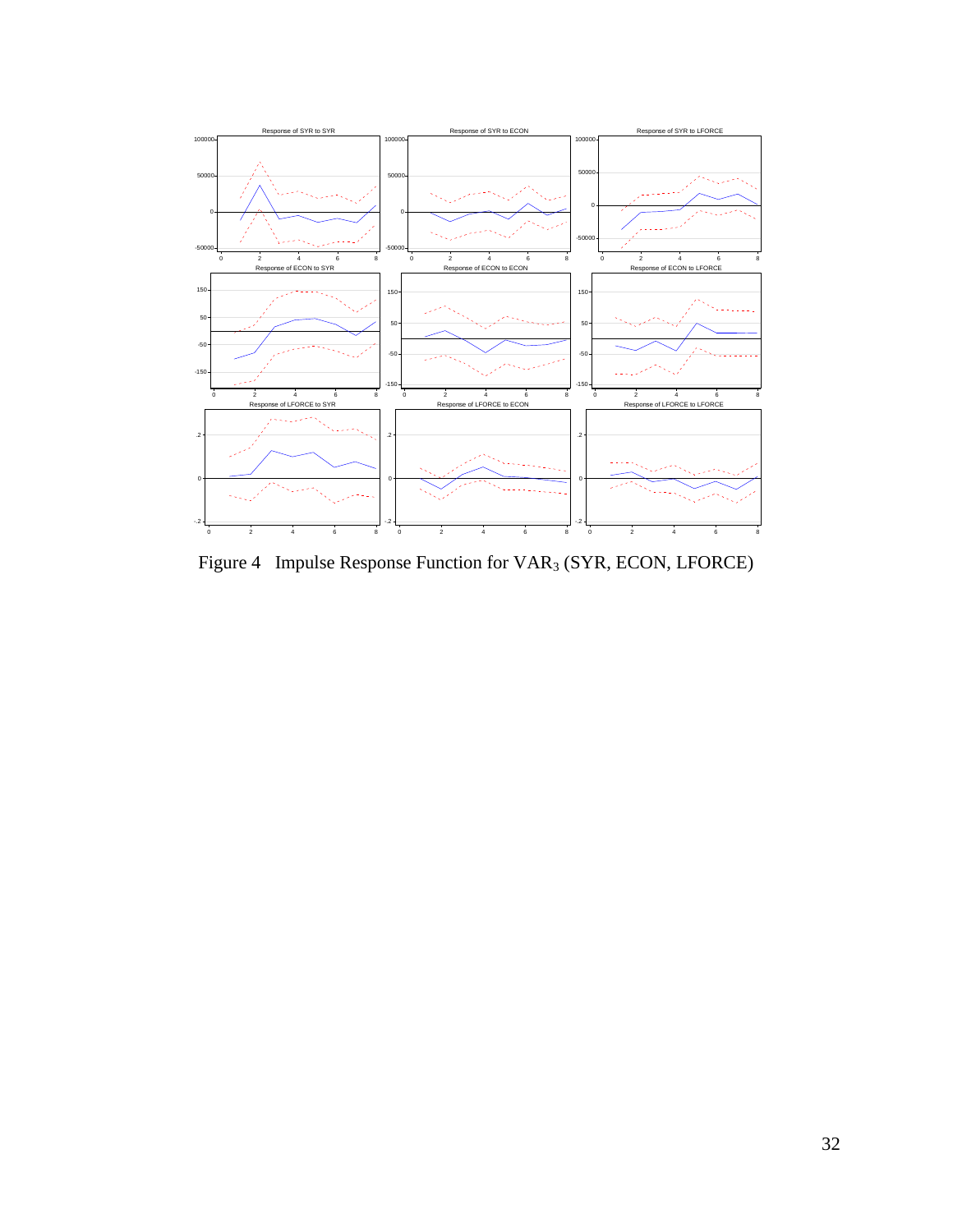# **Appendix**



Figure A1: Impulse Response Function for VAR<sub>1</sub> (ECON, SYR, UNEMP)



Figure A2: Impulse Response Function for VAR<sup>2</sup> (ECON, SYR, EMP)